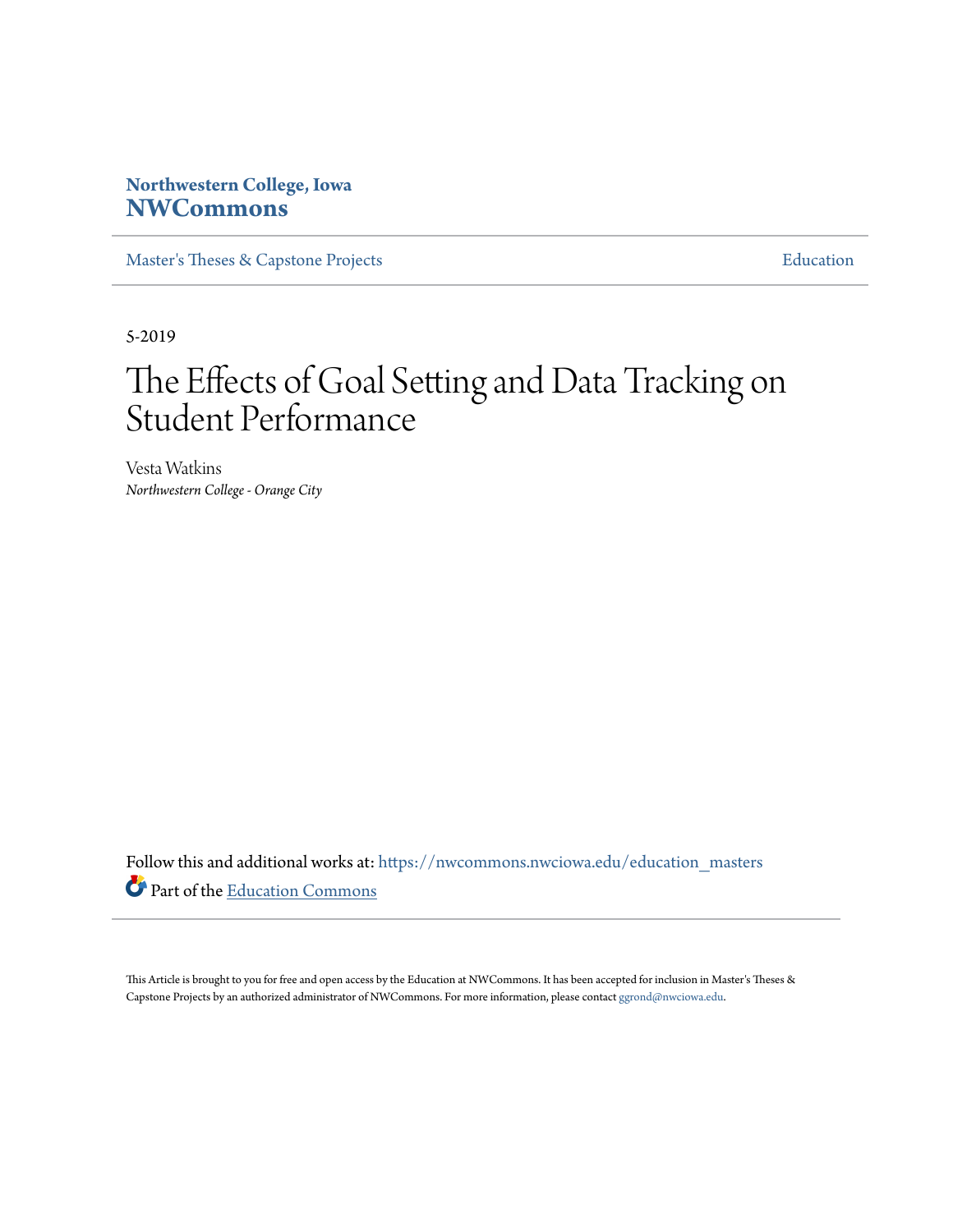The Effects of Goal Setting and Data Tracking on Student Performance

Vesta Watkins

Northwestern College

An Action Research Project Presented

in Partial Fulfillment of the Requirements

For the Degree of Master of Education

May 8, 2019

Dr. Sara Waring-Tiedeman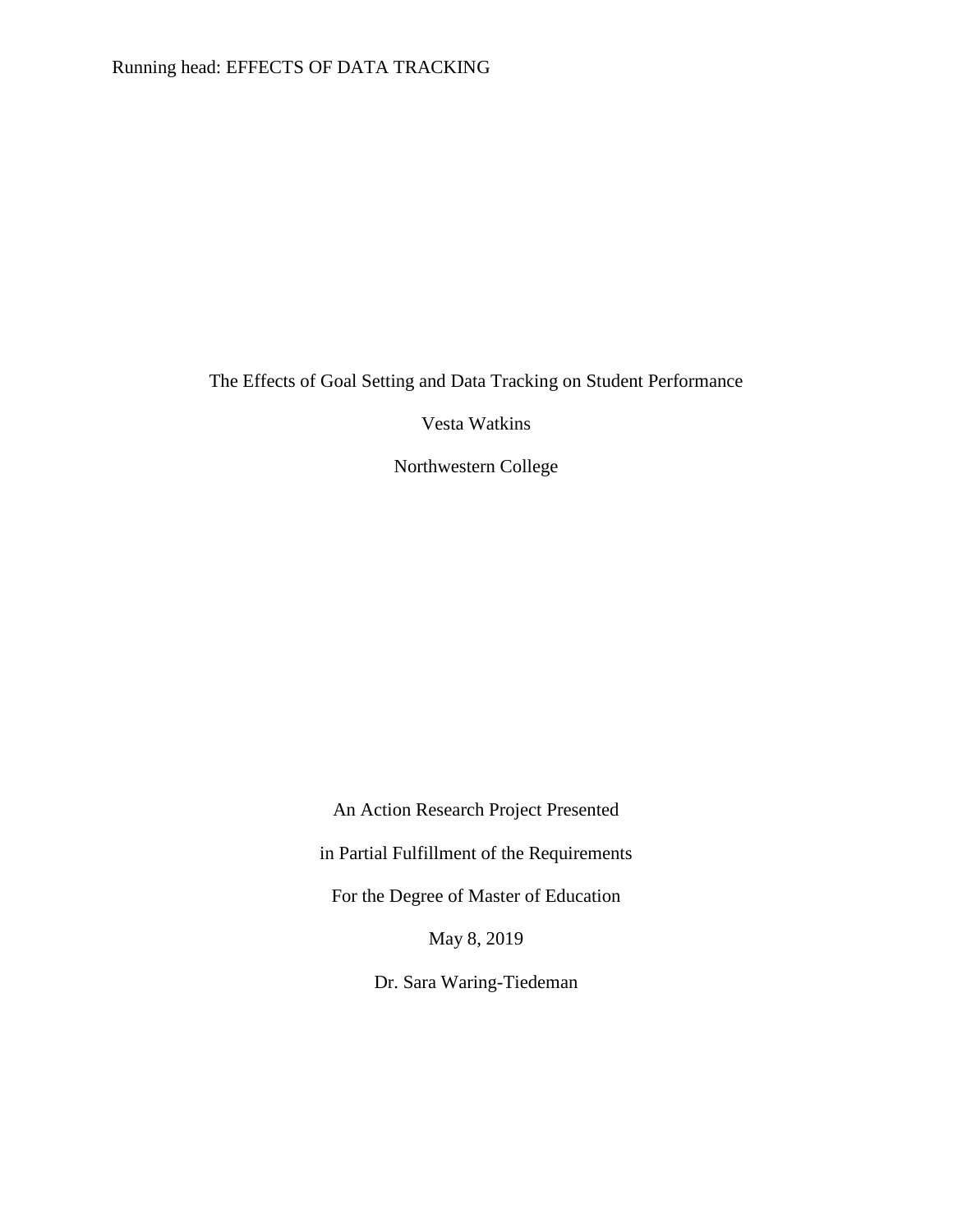# **Table of Contents**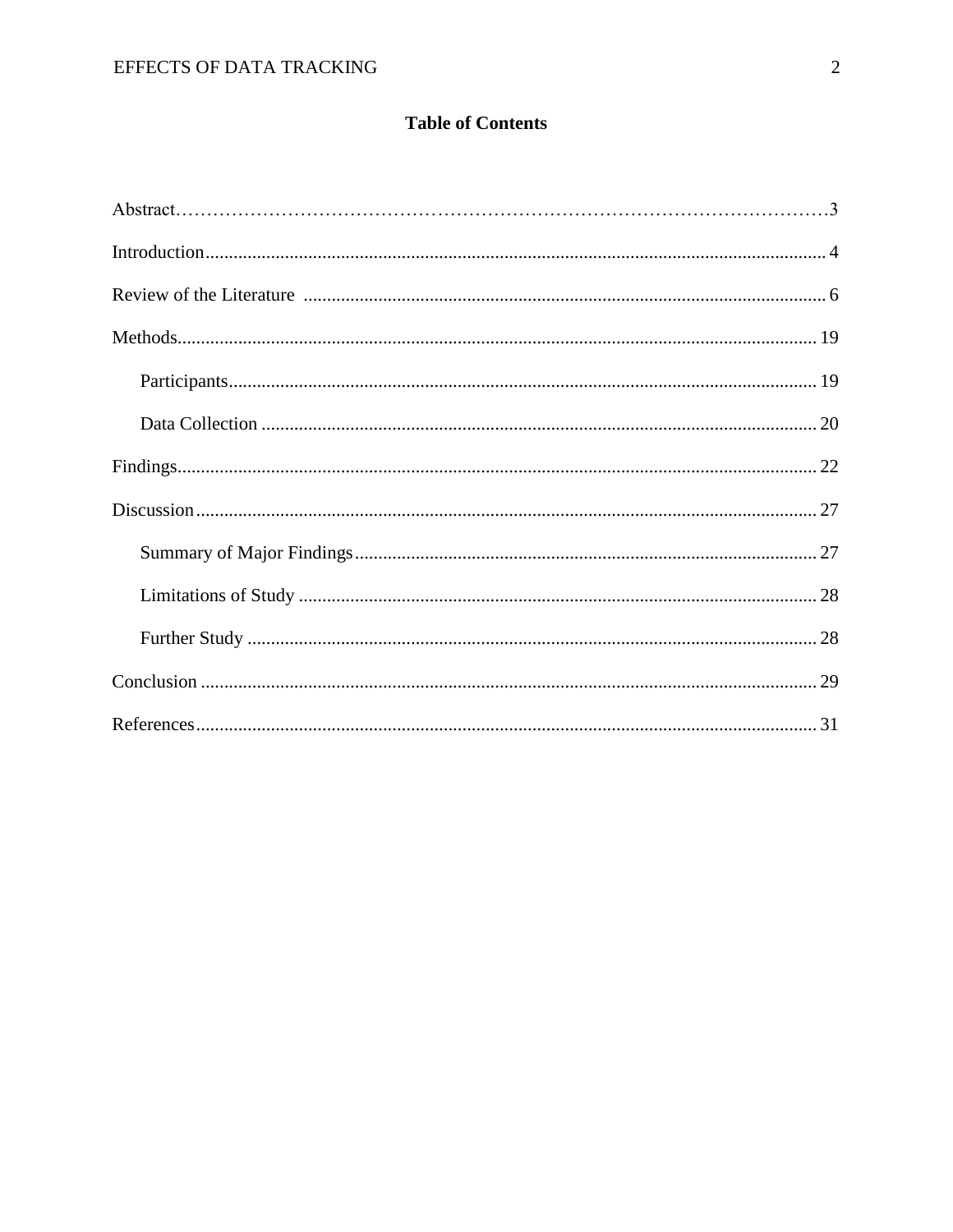# **Abstract**

The purpose of this action research project was to determine if student goal setting and data tracking would have an effect on student achievement. Data was collected over a twelve-week period in a first-grade classroom. Fourteen students took part in the action research. Students were assessed using the FAST weekly progress monitoring assessment. Quantitative data was collected weekly throughout three data collection periods, including baseline data, individual data and whole group data. Each data collection period was four weeks long. Students were asked to set a new goal each week and track their weekly scores to look for progress.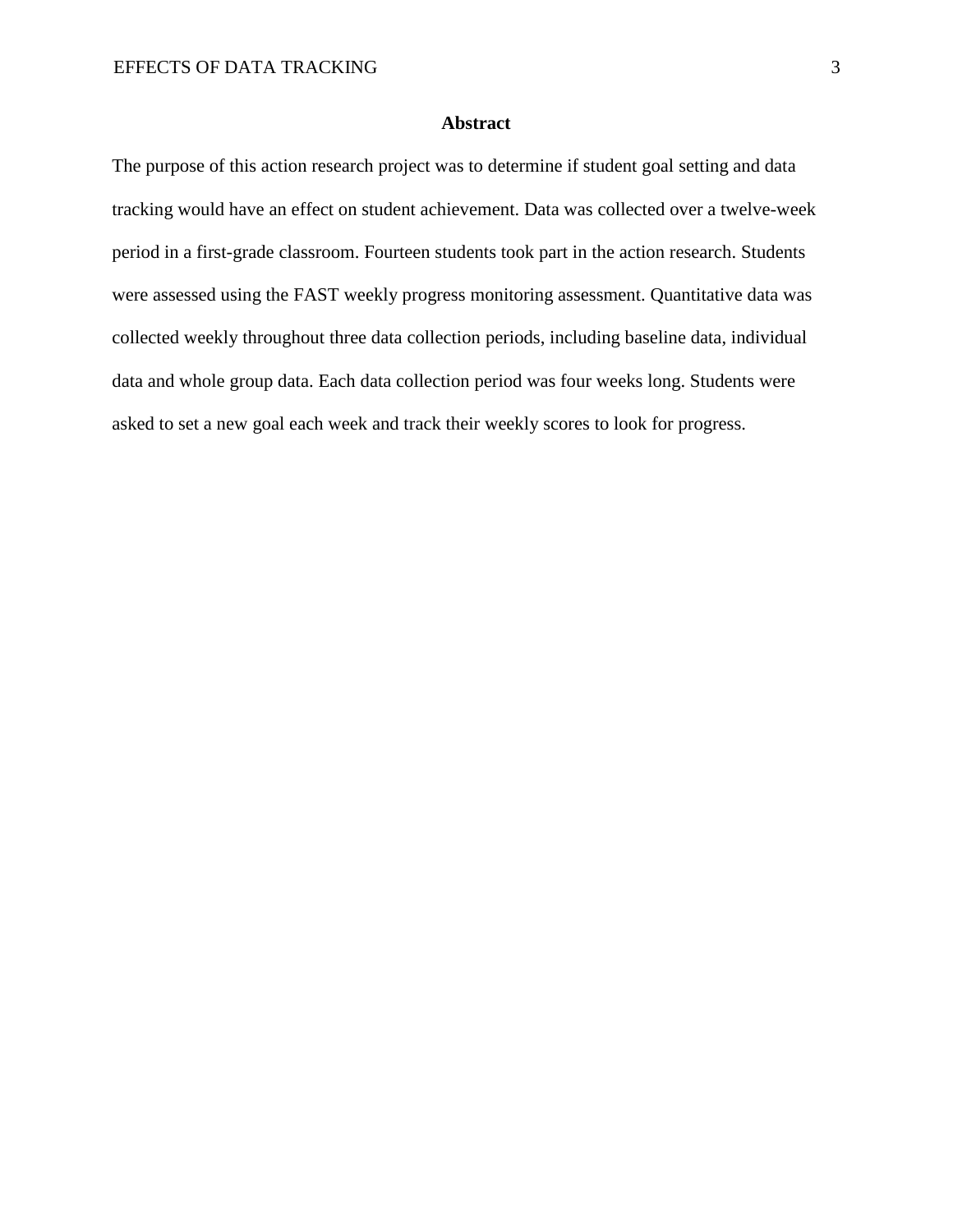#### **Effects of Data Tracking and Goal Setting on Student Achievement**

Student achievement has always been at the forefront of education, particularly in secondary schools. With the rise of testing practices in the last two decades, student achievement has become a more prevalent topic in elementary schools as well. Educators and administrators are constantly chasing proficiency in state testing scores. Many school districts diligently track data each year continuously seeking ways to improve test scores. These scores are used to compare schools and districts, often pitting educators against one another rather than motivating educators for the right reasons. Test scores often force schools to focus on failure in an attempt to improve the next year's scores instead of celebrating student success. (Solley, 2007). Because of this, it is necessary for educators to begin to focus on student achievement. Teachers have been tracking student data and setting personal goals for years. Some school districts offer incentives to teachers and schools who are able to reach their goals by the end of the school year. Though these incentives offer extrinsic motivation, it is even more important to be intrinsically motivated. More recently, many educators have begun moving toward teaching students what being intrinsically motivated means.

Motivating students intrinsically is the ultimate goal. "The use of standardized testing, along with the resultant system of extrinsic rewards and consequences has had a negative effect on students' motivation. As a result, students' fear of failure has lessened their motivation to learn" (Solley, 2007, p. 34). The hope is that teaching students to set goals for their own education will show students that growth is a realistic possibility. Rather than teaching students to reach for extrinsic rewards, like higher test scores, educators now desire to teach students how to motivate themselves toward personal growth. Teachers desire to help students base motivation not necessarily on attaining a particular score on a particular test, but practicing habits that prove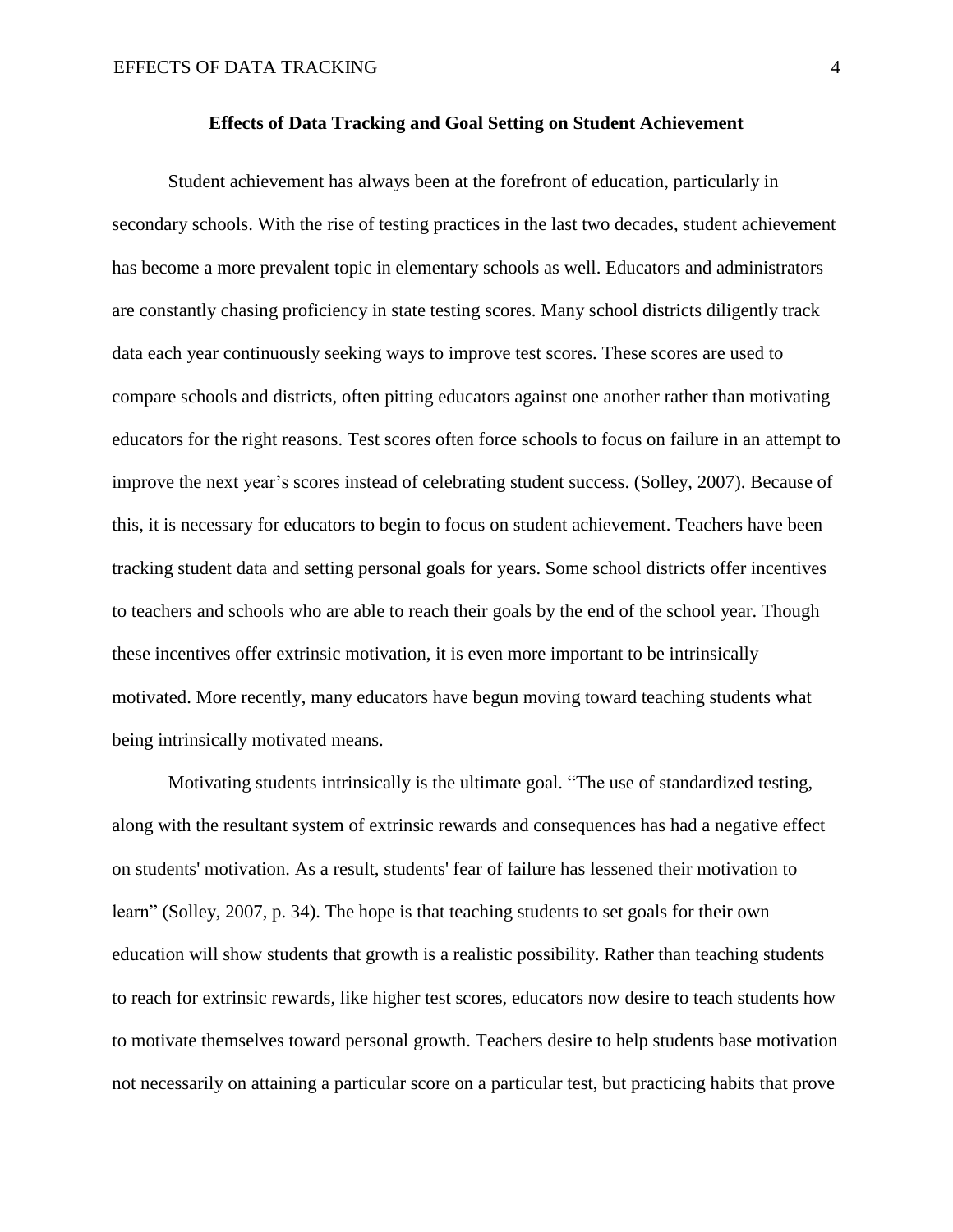to themselves that they can start wherever they are, proficient at grade level or not, make a plan to grow and follow steps to reach a specific goal.

Because testing is not going away, teachers must learn how to use assessment to support student achievement. One way for students to efficiently set goals and work toward achieving them could be to track their own data. While much research exists on the effects of data tracking for teachers and whether or not it can improve student achievement, it appears that the effects of students tracking their own data is not as widely known. Although goal setting is becoming more common in classrooms, combining data tracking with goal setting could help students as they create their personal plans and steps toward reaching that goal. Data from assessments that inform instruction and make student strengths the focal point help students and teachers set goals with a realistic understanding of possible achievement rather than a single fail point reference (Solley, 2007).

Goal setting, data tracking and student motivation can look different depending on the classroom, school or district as well as student learning styles and needs. It is clear that students need to be aware of the importance of receiving an education. Teaching students to take ownership of their learning can have a positive impact on academic growth; however, there are many factors that can affect this either negatively or positively including academic ability, developmental appropriateness, socio-economic status, parental involvement and learning style. In a classroom with a diverse population in all of these areas the guiding question for this research project is, will the implementation of individual and whole class goal setting and data tracking increase students' scores on the FAST Progress Monitoring weekly assessment?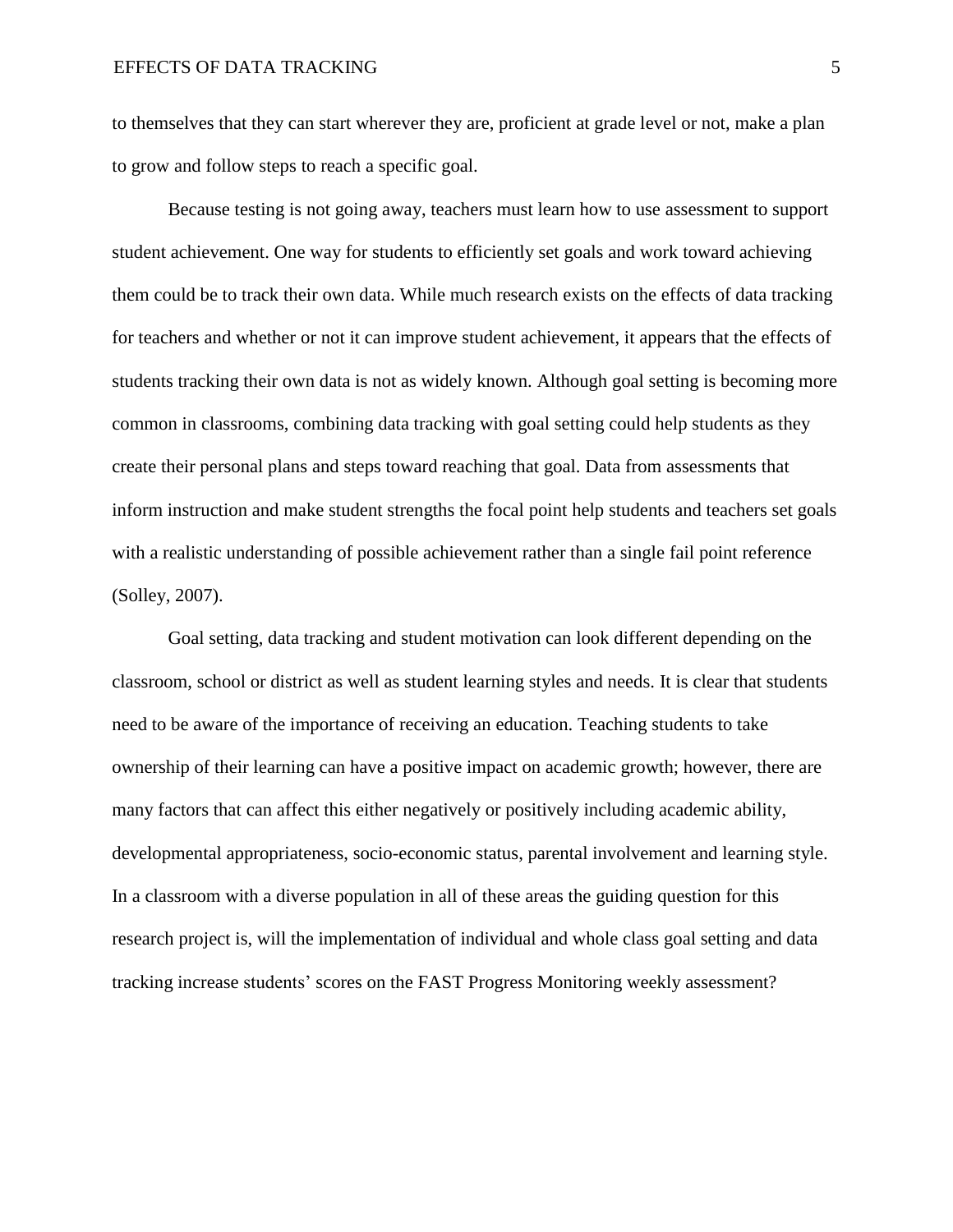#### **Review of the Literature**

Keeping students engaged in learning is quickly becoming an increasingly difficult task. Many children spend evenings using technology rather than doing homework, reading or even spending quality time engaged in conversations. Video games and television programs are available at the drop of a hat and delayed gratification seems to be outdated. What this translates to in schools is students who lack the patience it takes to not only learn a new skill or strategy but to master that skill or strategy. Students need to take ownership in their education and to have an intrinsic desire to set and achieve goals. Current research shows that there are many factors that can have an effect on student growth and achievement; however, setting goals and tracking data is one way for students to take an active role in their learning and to improve their academic achievement.

## **Goal Setting**

Goal setting is becoming more and more prevalent in elementary school classrooms around the country. Data tracking and goal setting is something educators have been doing for many years within a classroom, a school, or even a district setting. Teachers often meet in Professional Learning Communities to discuss data and how it relates to student growth and achievement. The benefit of their work is visible gains in test scores and mastery of standards. Many teachers are now realizing the effect it can have on students' performance when students take time to set their own goals and track their own data. According to research done by Robert J. Marzano (2009), "On average, the practice of having students track their own progress was associated with a 32 percentile point gain in their achievement" (p. 86). Giving students the opportunity to see and analyze their own data makes the learning experience more personal.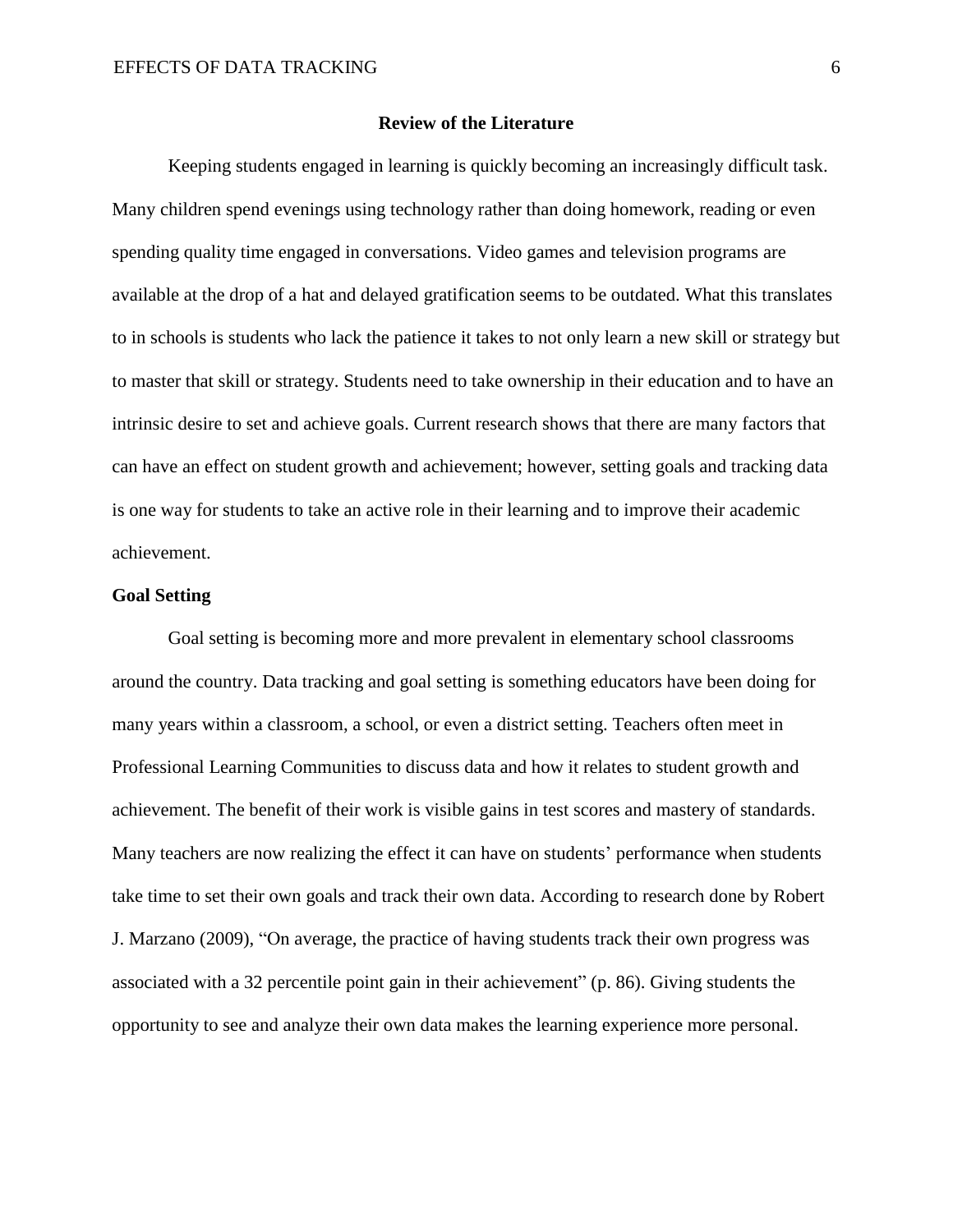It is clear that this strategy is something teachers should be doing with their students. Beyond what the research shows us we can look at students' natural desire to achieve. Whether it be in video games or sports, most students have an intrinsic desire to reach goals even if they do not naturally realize it. Most students seek opportunities for achievement outside of school on a regular basis, the teacher's job is to transfer that desire to achieve learning within the classroom. Dr. Martha Elin Mountain (1998) calls these *nudgings* and states, "Guiding our students to respond in meaningful ways to these intrinsic nudgings -- these special pursuits and potential gifts to society -- is at the core of education" (p. 1).

There are many different approaches an educator can when teaching goal setting to students. One popular way and a simple place to start would be giving students "I can" statements. Many teachers take grade-level standards, that is, guidelines for what students are required to know, and turn them into student-friendly statements. This allows students to be aware of their growth as they master each "I can" statement. Aymett and Krahenbuhl (2016) shared strategies for teaching goal setting. They stated that teachers should, "help students understand where they are in the learning process by explaining what skills they have mastered and then using that information to help them create a goal for future learning" (p. 1). To achieve this a teacher can break an "I can" statement down even further into the steps a student would need to take in order to reach the goal. This is something that can help students stay focused on their learning target. As teachers assist students in setting goals and planning action steps there are four basic skills that come into play. According to Dr. Mountain (1998), students should expect to set goals using the following four steps: first, reflect and make judgements; second, focus on strengths, priorities, and resources; third, organize thoughts, time, and resources; and fourth identify and deal with consequences, solve problems, and anticipate obstacles. Using these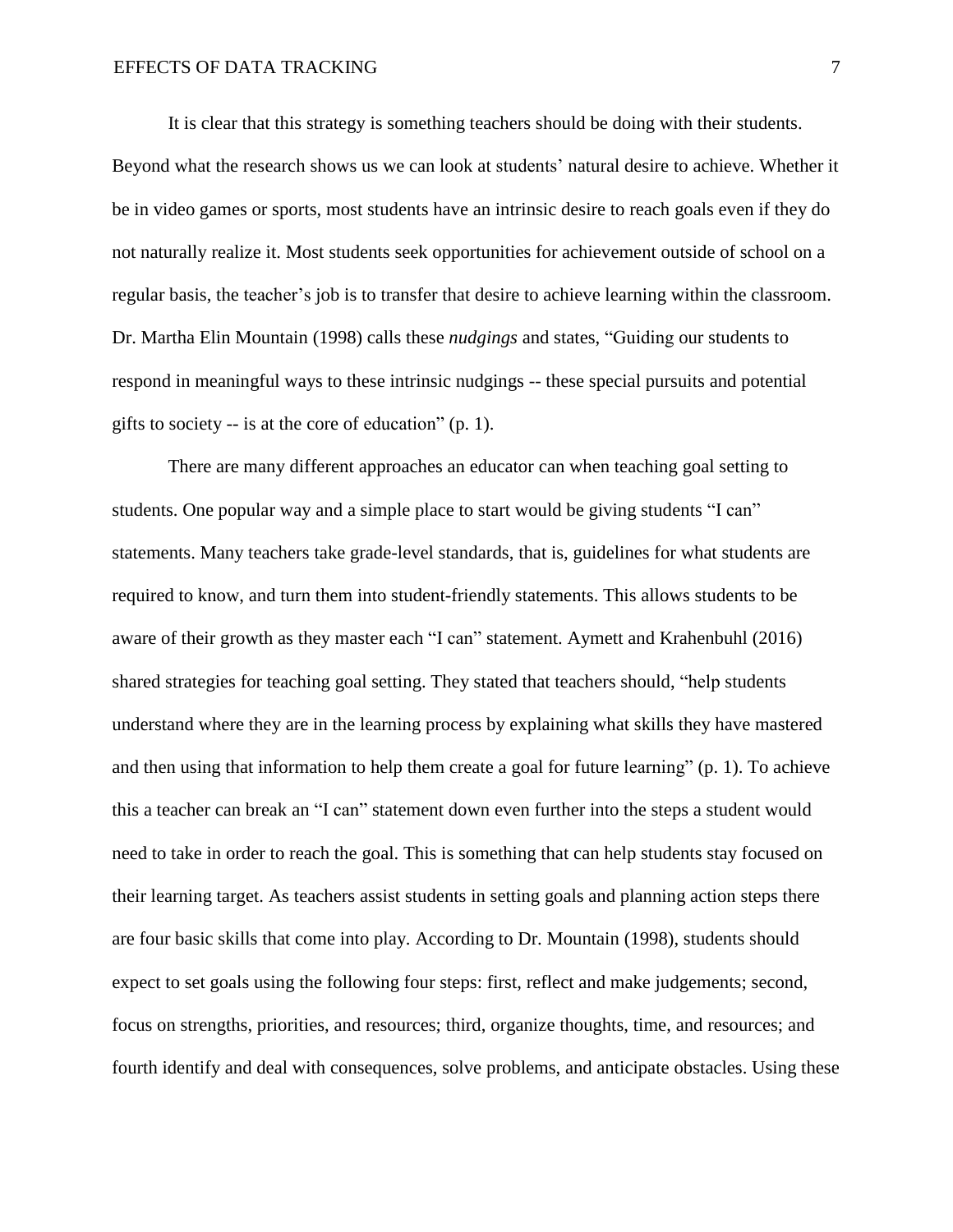strategies will help students and teachers become more efficient in their goal setting and focused? on the path to reaching the goal.

Goal setting and goal achievement influence learning and generate motivation to learn in two important ways: first, by providing a learning target that students can see and understand; and second by helping students gather information about how they are doing in pursuit of that target. (Moss & Brookhart, 2009, p. 61)

Another style of goal setting is using Wildly Important Goals (WIGs). These are highpriority goals that if not achieved will cause great frustration. There are also Pretty Important Goals (PIGs) (Covey, Covey, Summers, & Hatch, 2014, p. 102). Once you have set a WIG or PIG you should focus on planning a specific set of action steps that will help you achieve the goal. Action steps are similar to the steps taken to reach an "I can" statement, but they can also be more complex. Whereas "I can" statement steps show what needs to be achieved to master the learning target, action steps for a WIG or PIG can involve mindset changes and possible obstacles. "Action steps involve determining the specific tasks that need to be done, the resources that will be required, and the barriers that need to be overcome to achieve the goal" (Covey et al., 2014, p. 103).

Whatever method an educator decides to use to help students set goals, another clear piece of this puzzle is feedback. Dr. Mountain (1998) stated, "It is clear that for students to meet goals in meaningful ways they need encouragement, examples, guided experiences, and appropriate tools" (p. 4). Teachers should be ready to help students not only to set goals and create a plan for achieving them but also to offer them guidance along the way. Feedback helps students obtain a clear picture of any pieces they may be missing. "As students better understand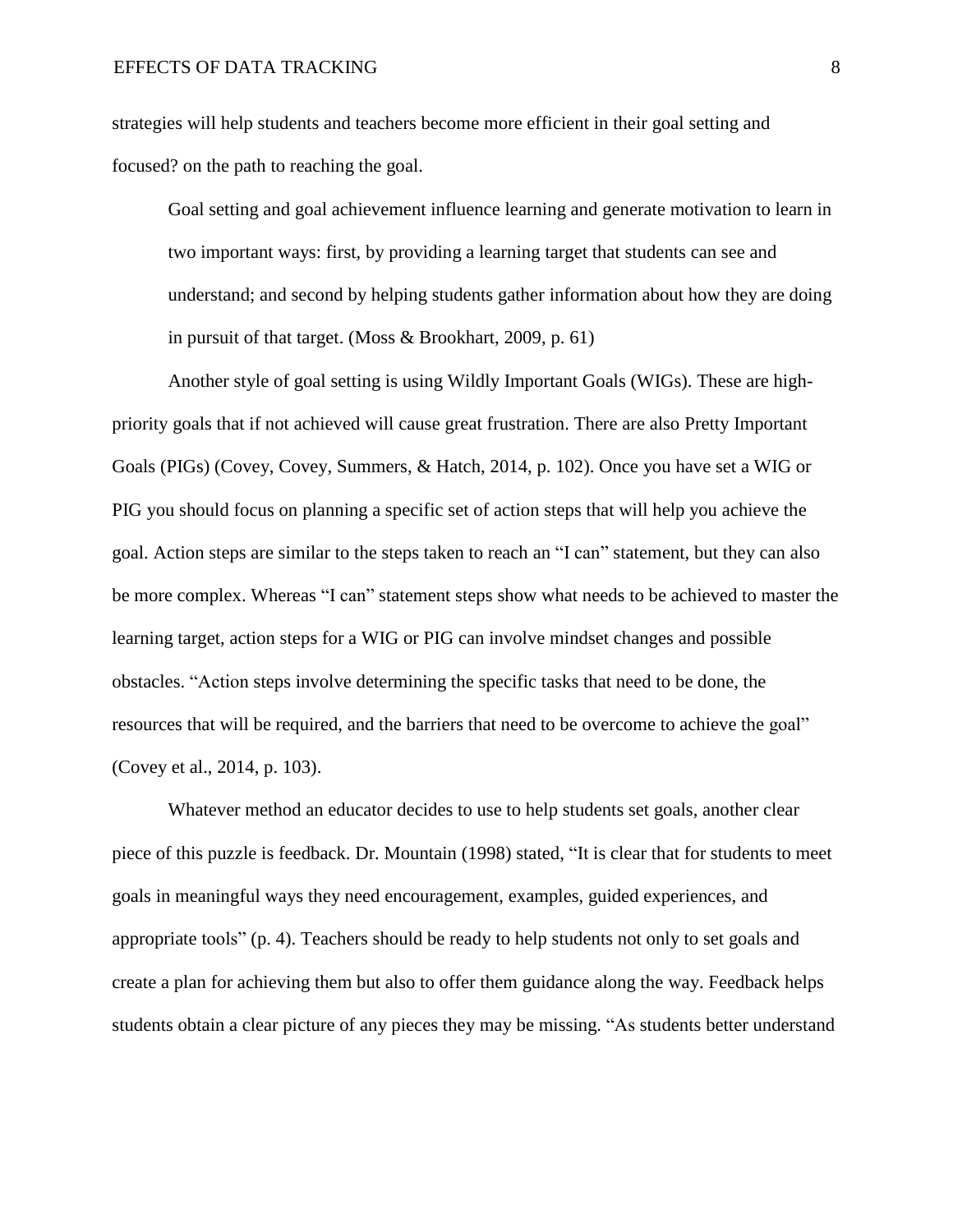where they are in relation to the learning target and take next steps, their work improves" (Moss & Brookhart, 2009, p. 45).

Helpful feedback should be explicit, focused and clearly related to the goal or assignment. There should be a clear connection between feedback from the teacher and a student's pre-determined action steps. Questions and comments should be easy for students to understand. If feedback is not clear or becomes too complicated, students may be confused on how it relates to their goals and action steps. Feedback can also be provided by peer interactions. This is a form of feedback that can be useful for students but also requires a teaching component. Students will likely need to be instructed on how to give helpful and effective feedback.

Feedback should also be offered in a timely manner. As students utilize the four basic skills for goal setting mentioned above they will need feedback at the right time in order to complete those steps, particularly if a student is provided with feedback that requires problem solving or adjustments to their original plan. It may be necessary for students to reevaluate their action steps. Effective feedback also fosters motivation in students. "Students who see that improvement is something they can control -- because they understand what to do next -- are motivated to take those steps" (Moss & Brookhart, 2009, p. 46).

Feedback can also come in several different forms, such as metacognitive feedback or attributional feedback. Metacognitive feedback is asking questions related to the path to solving a problem. Whereas, attributional feedback is feedback related to the outcome of the problem. Studies have shown that students responded more positively to the metacognitive feedback (Dean, Hubbell, Pitler, & Stone, 2012). Similarly, in a study done by Hattie and Timperley (2007), two kinds of feedback were used: information feedback, or how to do a task more effectively, versus praise, rewards, and punishment. This study also showed that students favored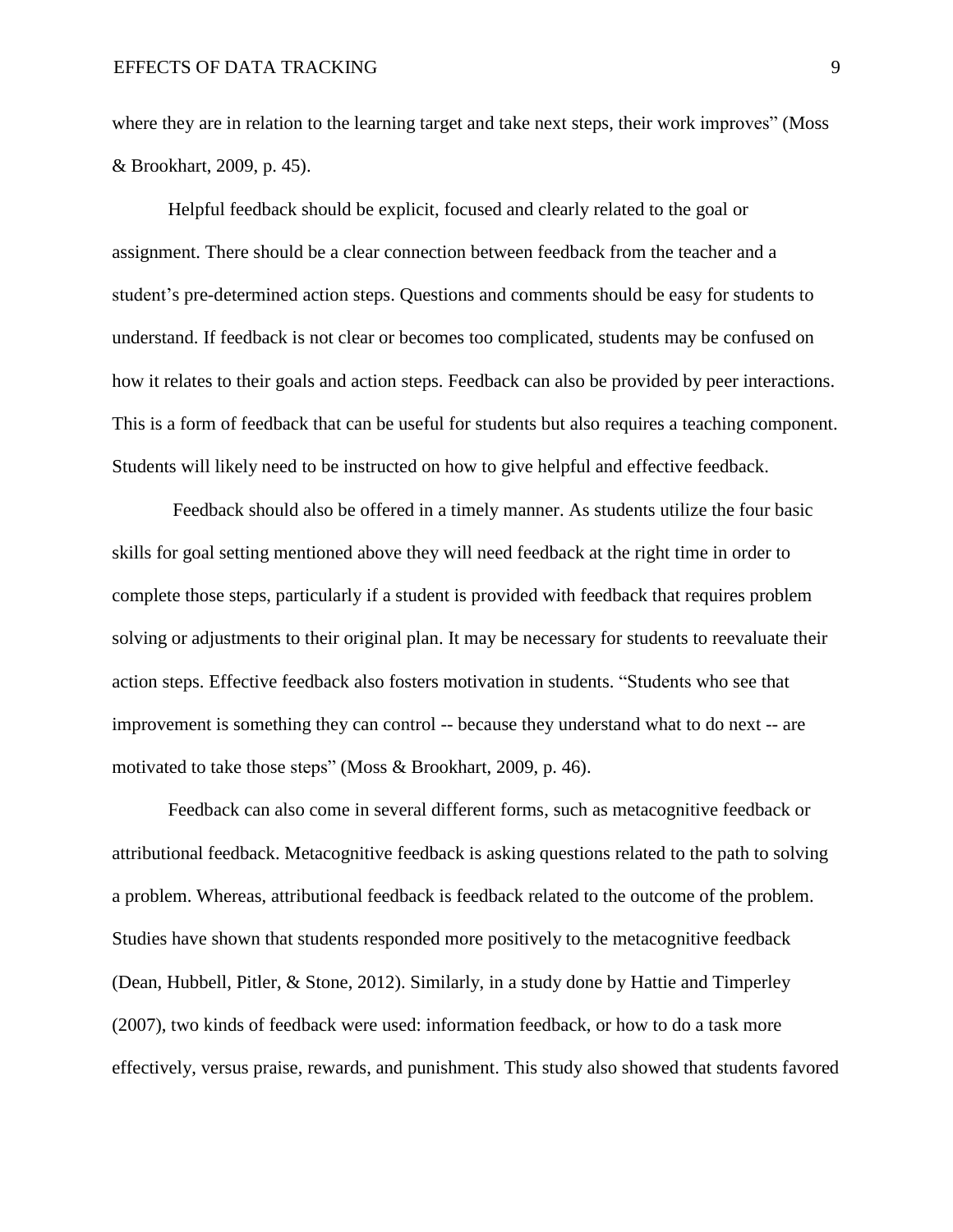feedback related to the process of completing the task. Students showed appreciation for the opportunity to develop their skills further. Just like many adults, students learn more from feedback that is constructive. In order to change their understanding, student's need to hear more than just whether they did a good job or not. Effective feedback asks students to understand the goals they've set for themselves, think about what progress they have already made and determine the next steps in their action plan (Hattie and Timperley, 2007, p. 86).

# **Motivation**

The ultimate goal is for students to feel ownership of their learning and education. Educators need to motivate students to learn and cultivate an intrinsic motivation. As previously stated, when students begin to realize that they are capable of setting and achieving goals, they become invested in their learning. Goal setting and providing feedback are two important pieces in the process of motivating students. Another beneficial strategy many educators are beginning to teach students is Growth Mindset. There are two kinds of mindsets. For students to find intrinsic motivation it is critical that they understand this distinction between fixed and growth mindset.

A fixed mindset is the belief that IQ is predetermined and static. In fixed mindset, the end task or the result is what matters most. On the other hand, a growth mindset is the belief that intelligence can grow with hard work and effort. People with growth mindsets understand the value in the process and the learning along the way. (Mandel, 2017, p. 8)

Students with a growth mindset often see struggles or challenges as an opportunity for growth. This tends to be an easier concept for students who fall in the on or above grade level category in relation to standards. In contrast, students who have lagging academic skills or exhibit negative behaviors often gravitate toward a fixed mindset. It may be from fear of failure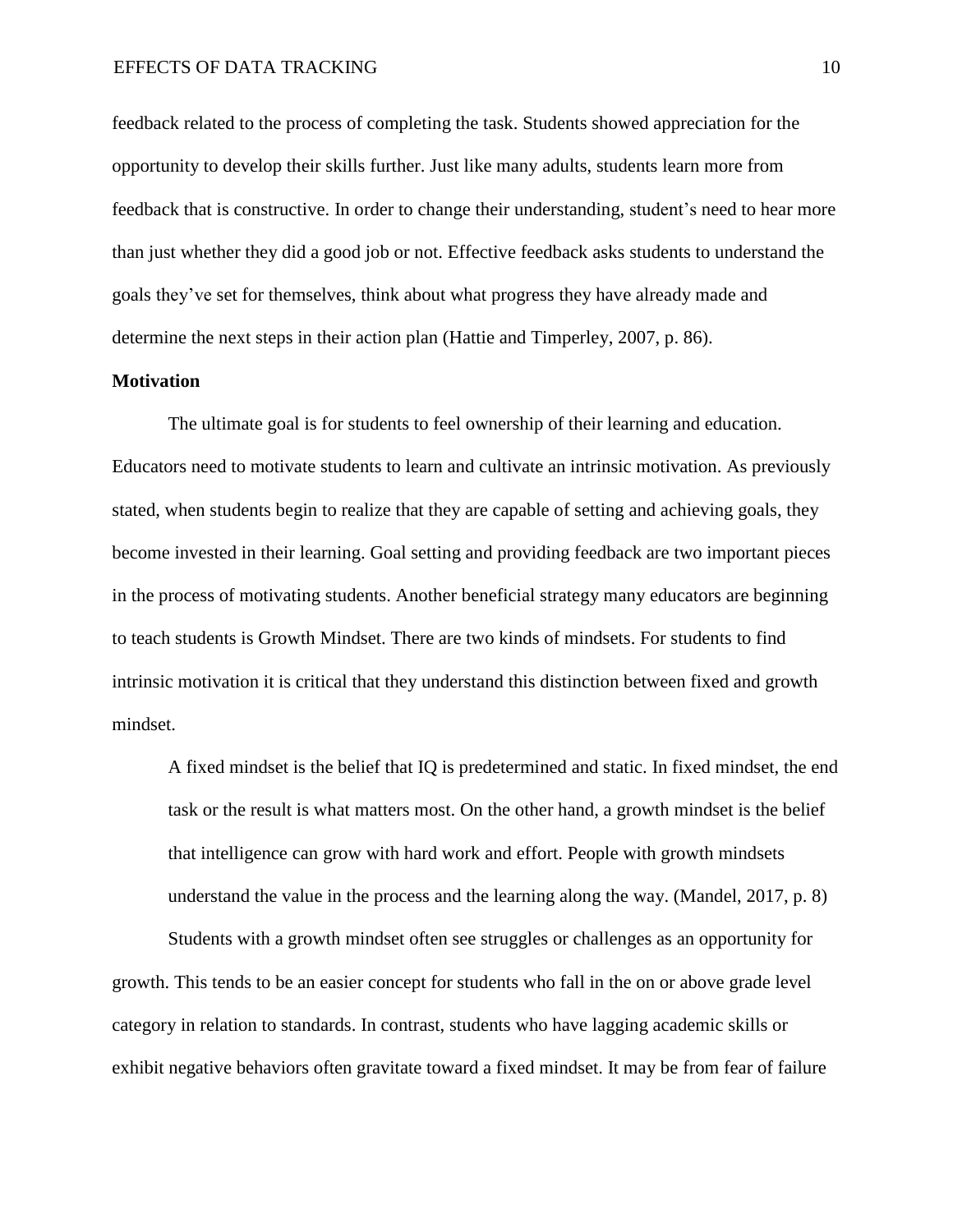or a learned coping mechanism. Some studies have shown that targeting these students with education on mindset can help them develop a growth mindset and lead to higher achievement (Claro, Paunesku, & Dweck, 2016, pp. 8664).

Self-efficacy is another important factor when it comes to motivating students to set and achieve goals. "...a high self-efficacy level indicates an affirmative sense of self and an ability to remain committed to goal achievement" (Hojati & Abbasi, 2013, p. 70). Students will not succeed in growth or achievements if they do not believe that they can be successful. One way to foster self-efficacy in the classroom is by building a strong classroom community. Many students find great encouragement in seeing their peers make gains and in addition receiving praise for their own growth. Kyle Schwartz (2016), shared in his book, "My teaching philosophy is characterized by the belief that where a student starts does not dictate where they will end up" (p. 173). He explains how he encouraged one student, who had significant academic needs at the beginning of the year, by praising her efforts and growth, no matter how small. His goal was to show her that even the smallest of successes proved she had the ability to grow. Eventually, he showed the rest of the class a graph of the student's growth. He did not focus on the fact that she was still below grade level, instead he pointed out the significant progress the student had made over the year (Schwartz, 2016, p. 172). By doing this, he gave the student permission to feel good about what she had accomplished. He also modeled for the class how to encourage each other individually in their plans. Educators should not only show their belief in student's abilities, but should also encourage students to believe in themselves and in their potential. This can be a challenge, as students may not be aware of the reality of their abilities. "A key task for children is to gain accurate knowledge of their abilities, so that they can navigate the world effectively" (Brummelman & Thomaes, 2017, p. 1768). Interestingly, studies have shown that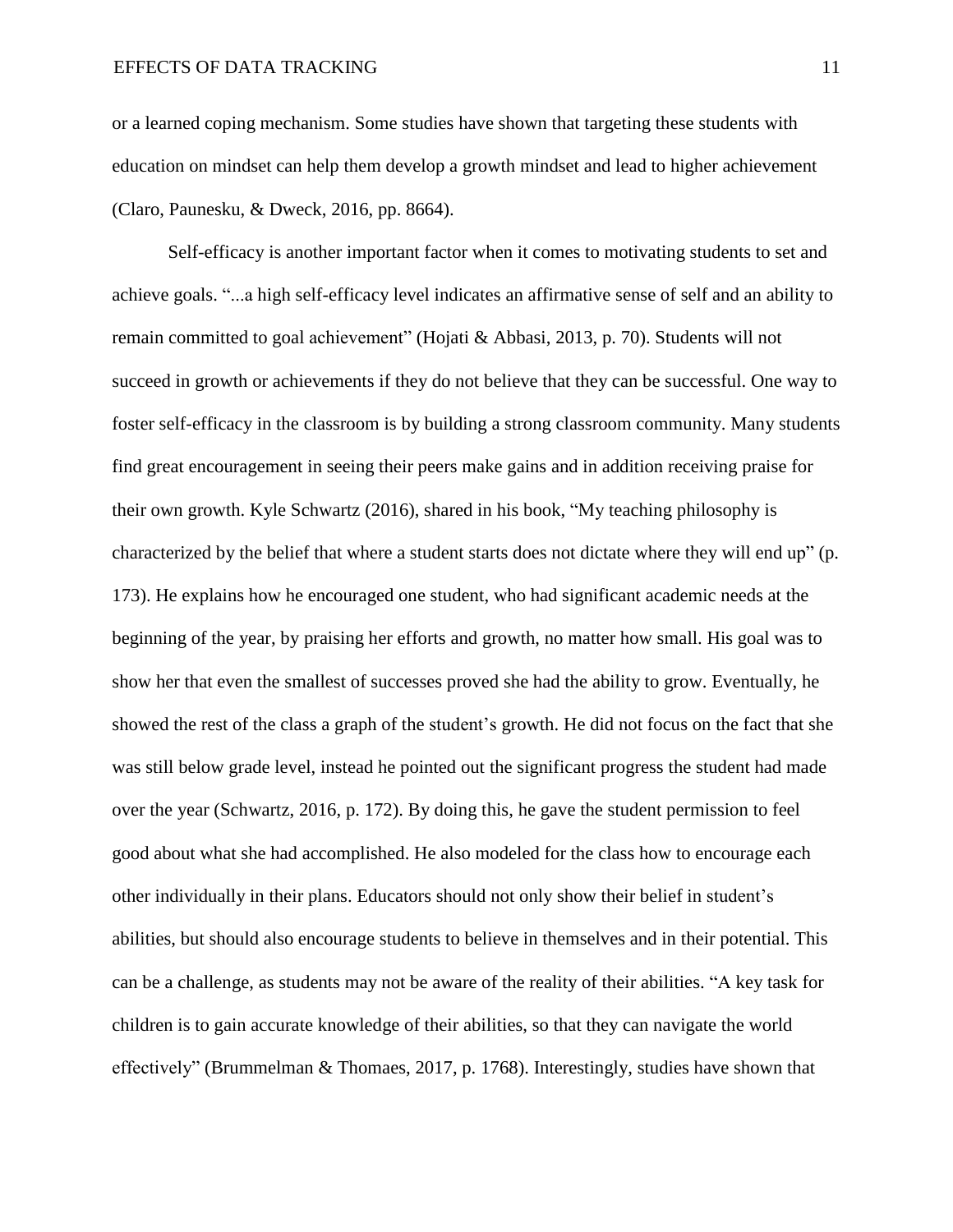most students, when comparing themselves to peers, see their abilities in a positive light, whether because they don't understand the consequence of social comparisons or because they understand that positive self-assessments are preferred (Brummelman & Thomaes, 2017). Nurturing this important sense of self-efficacy is one way to help students gain intrinsic motivation.

#### **Data Tracking**

Just as with goal setting, a teacher can take a few different approaches when it comes to data tracking. Most educators, at the directive of their building or districts, already collect and track data on students. School districts even have state and national level accountability. The benefits of data tracking for teachers can range from simple motivation to the ability to customize learning. Likewise, bringing data tracking to students can have a similar effect. "Some see it as a way to encourage students to exert extra effort; others believe that students who look at their own data gain a better understanding of their strengths, their weaknesses, and how to improve" (Farrell, Marsh, & Bertrand, 2015, p. 16). A study by Farrell, Marsh, and Bertand (2015) was completed to understand how teachers used data with their students. What they found is that teachers used data tracking in three different ways: performance orientation, mastery orientation, or a combination of both. About one-third of the teachers in the study believed that students are motivated by competition. These teachers narrowed in on student performance going so far as to post names of students who were proficient or advanced. Another one-third of the teachers wanted students to be more engaged in their data (Farrell et al., 2015). They encouraged students to analyze their data and plan next steps. As mentioned previously, teachers who encourage this type of data tracking have students who are more likely to set goals related to data rather than just attempt to get a better score next time.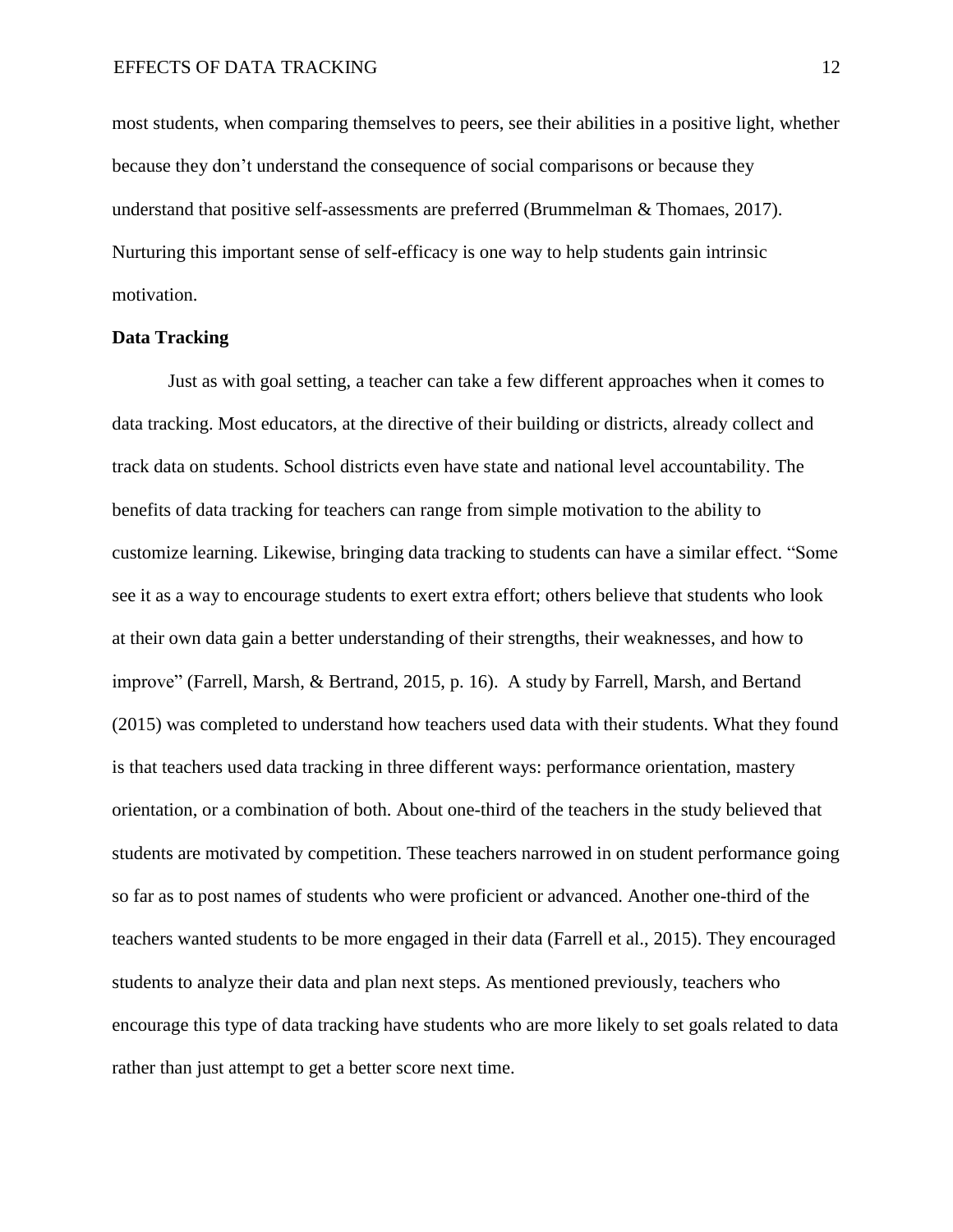Not only does data tracking give students more insight into their progress, it also gives teachers a chance to customize learning for small groups as well as individual students. "The beauty of regular and frequent data collection is that it provides insight into how each student is developing over time, making it easier to adjust the curriculum to improve learning outcomes" (Tucker, 2015, p. 83). There are numerous methods for organizing and tracking data. Many teachers are turning to technology to assist them. Many free, educational websites offer leveling services by giving students a diagnostic assessment and continuing to track their growth or decline. Most of these provide graphs of some sort for teachers to document the data. These websites also tend to level up or down, essentially customizing the learning, based on performance. Using these online tools can get parents involved as well as they are typically able to access the websites and data at home. The information teachers get from these websites can be used as formative assessments. Though this is a helpful way to track data, in order to make it, truly beneficial it should also be coupled with feedback on how to improve. "Although collecting data through formative assessments is an important first step, it is also crucial that the information we collect makes sense to our students and motivates them to continually improve" (Tucker, 2015, p. 82). When teachers combine data collection and goal setting it can be very motivating for students. However, even when using the various strategies discussed above other factors may get in the way of students motivation and engagement.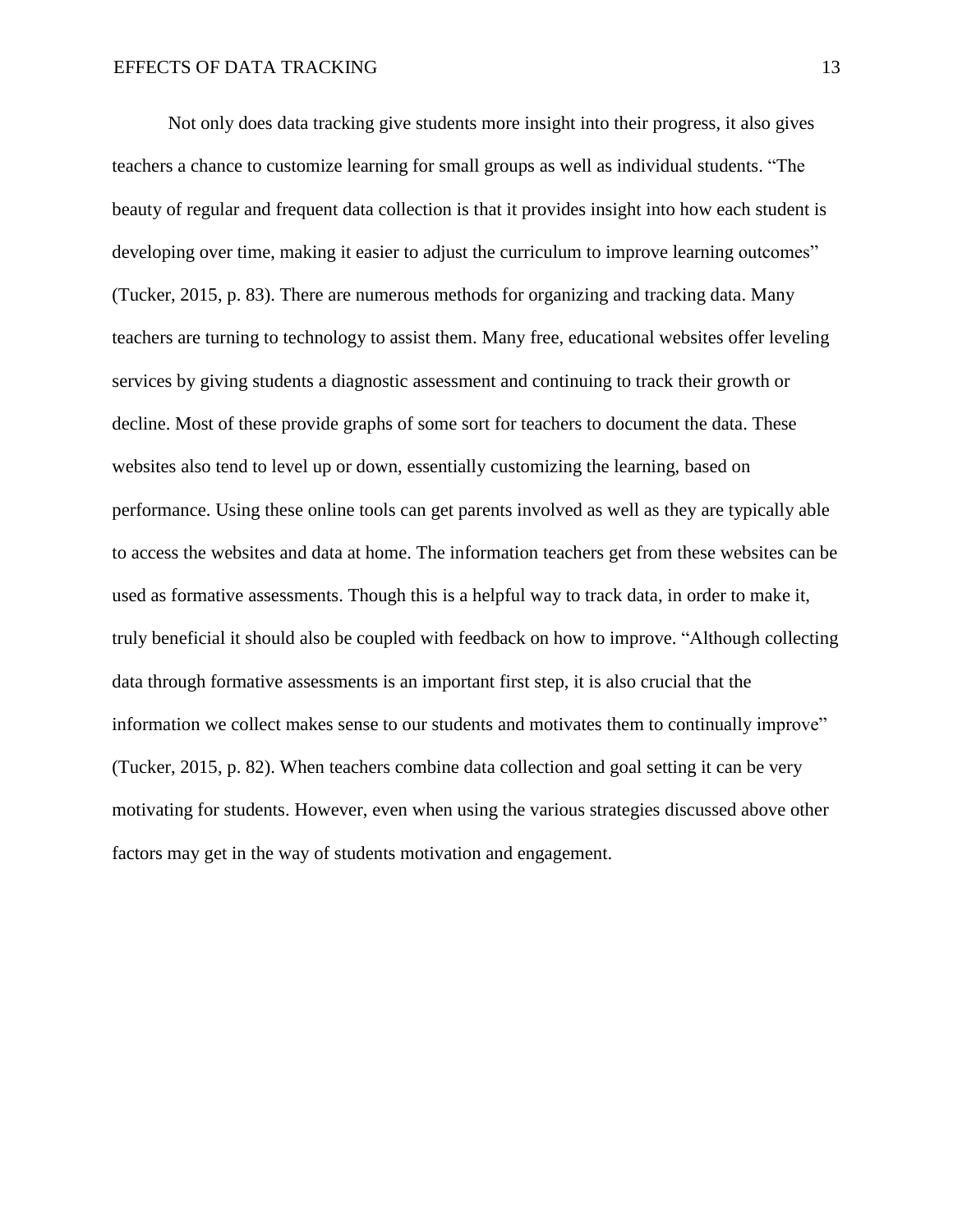## **Academic Ability**

**English language learners.** The category of English language learners (ELLs) can be quite broad. From newcomer students who have recently moved to the United States to students who are native to the United States but speak a different language at home, or speak English at home with non-native parents. Add to this the vast array of languages, backgrounds, and educational needs and educators are presented with some complicated issues in the teaching of these students (National Council of Teachers of English, 2007, p. 2). While it may seem that motivation and engagement might be more difficult for these students, it is extremely important that schools and school districts have plans and priorities in place for meeting their educational needs. They should be given the same value as all other students and be treated as though they are fully capable of achieving the goals they set for themselves, as in fact they are (Russell  $\&$ Von Esch, 2018, p. 56). Just as with native English speakers, ELLs range in phonics knowledge, vocabulary, fluency and comprehension is expansive. Teachers should be aware of the abilities of their individual ELLs and continue to practice the proven method of customized learning as they help these students set goals and understand what they need to do in order to accomplish their goals.

**Special education.** As does any population of students, special education covers a broad spectrum of needs including: learning disabilities, physical impairment, developmental delays and emotional behavior disorders. Some students may be categorized in more than one of these areas. This makes the best practice task of differentiating instruction even more necessary for teachers. It also means that teaching students with special needs the process of goal setting and data tracking needs to be differentiated as well. To ensure these students will also be successful, teachers should be aware of their varying abilities and how this affects their learning process.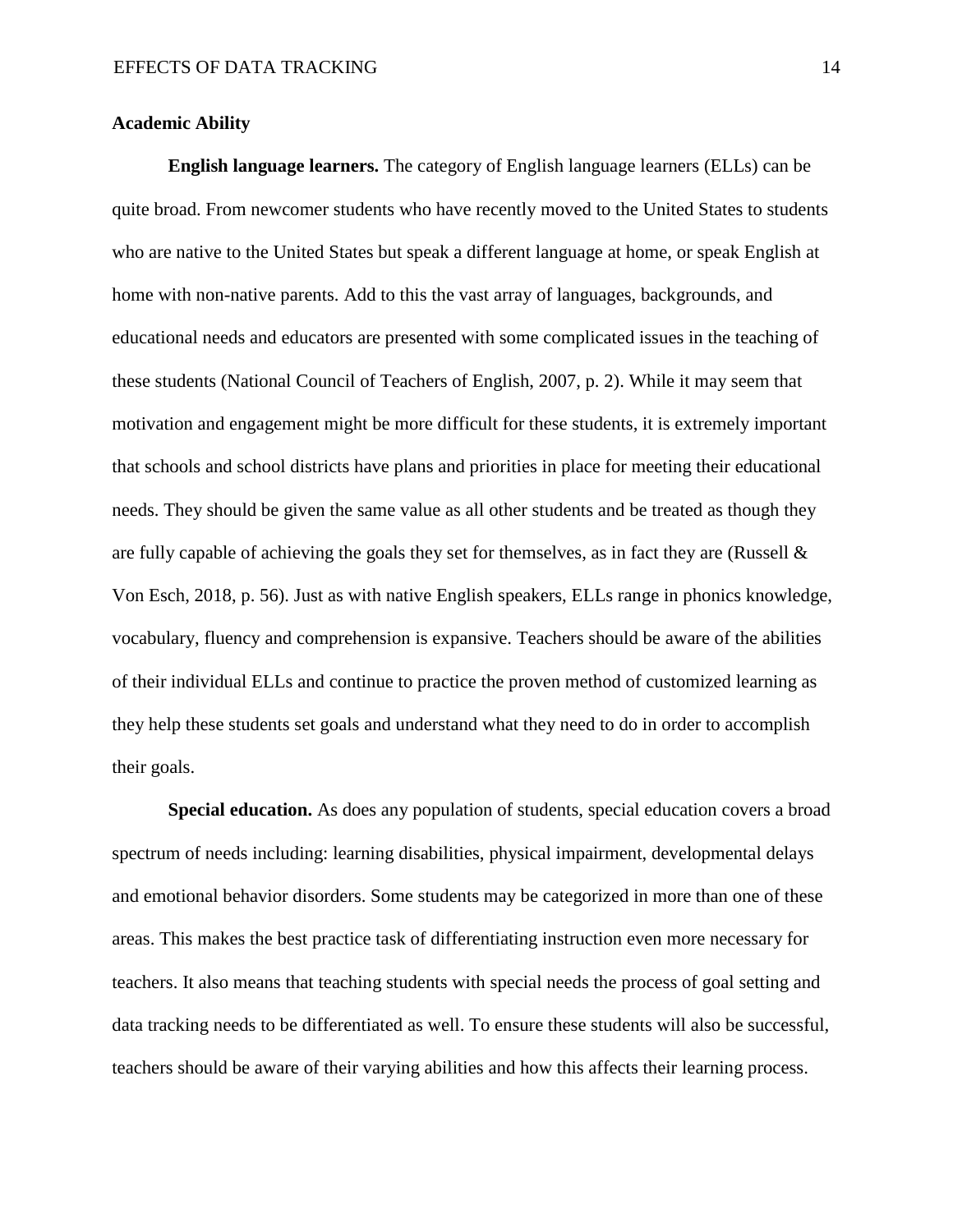*Specific learning disabilities (SLD).* Students with specific learning disabilities (SLD) face a variety of challenges from academic needs to social-emotional needs and functional skills. SLD is a lifelong condition that interferes with daily life, social abilities, time managements and much more (Hojati & Abbasi, 2013). Students with SLD often perform significantly below grade level. The disability can also cause a lag in development, which means that as their peers continue to grow, students with SLD get further and further behind (Hojati & Abbasi, 2013, p. 74). This problematic cycle effects students' motivation and inhibits their desire to stay engaged. A study done by Hojati & Abbasi (2013) showed that students with SLD had significantly lower levels of self-efficacy and hope. They also shared that there are factors that can help promote self-efficacy and resilience in students with SLD. "People who have personal characteristics such as persistence in the face of adversity, flexibility to pursue alternate strategies when appropriate, and self-awareness are at reduced risk for problems" (Hojati & Abbasi, 2013, p. 68). Therefore, it appears that when working with students with specific learning disabilities teachers should be aware that fostering intrinsic motivation might require extra effort. It will mean first helping these students to believe in themselves before they can fully understand the process of setting goals.

*Emotional Behavior Disorder (EBD).* Author Ross Greene (2008) argues, "kids do well if they can" (p. 10). The simple fact is that educators and administrators are often at a loss when it comes to students with EDB and because of this, they most commonly resort to motivation for good behavior using praise, rewards and incentives for desirable behaviors and punishment or withholding rewards and incentives for undesirable behaviors. Instead, we should be looking for what skills the student is not able to access. "Understanding why a kid is challenging is the first and most important part of helping him" (Greene, 2008, p. 11). A common misconception about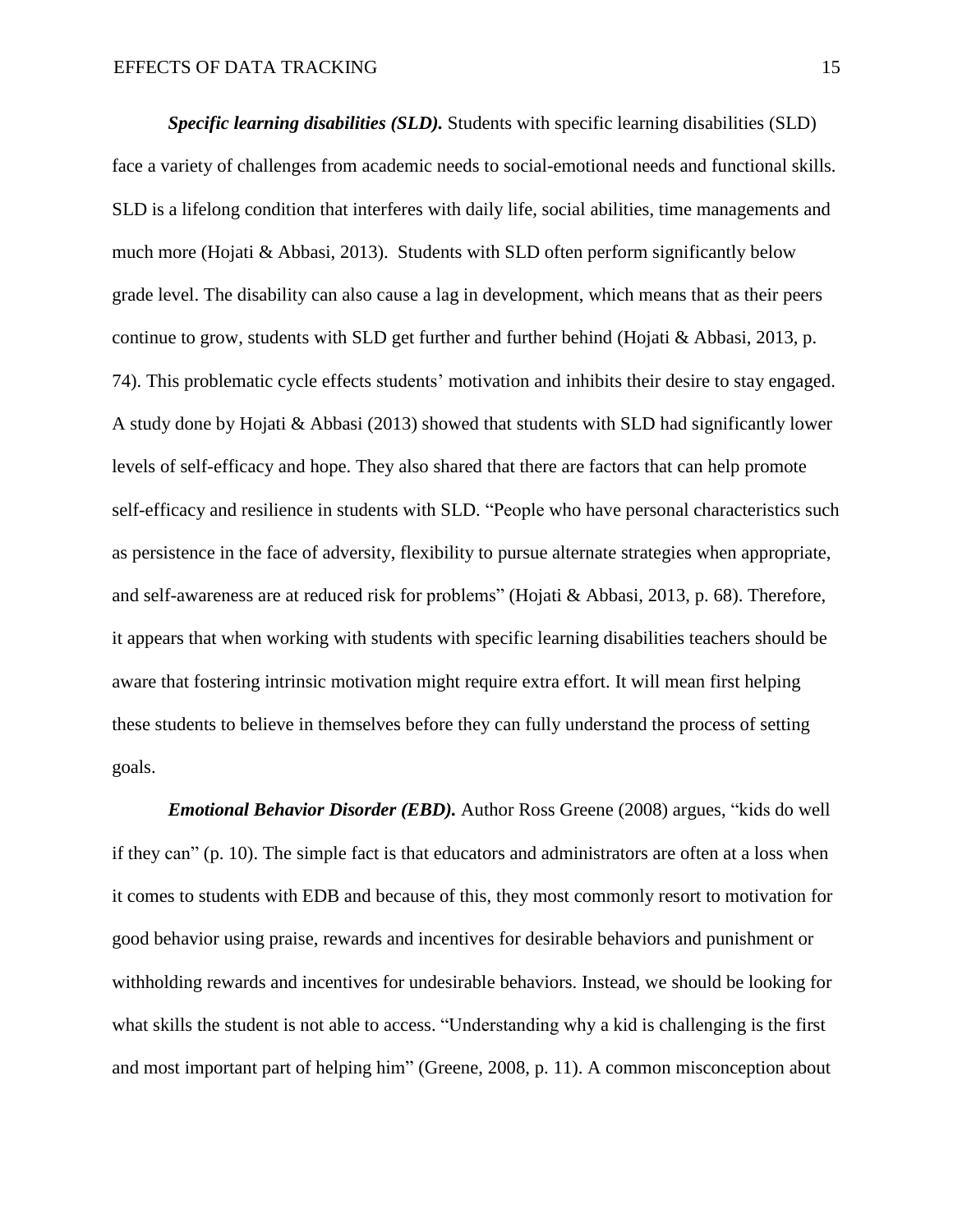students with EBD is that they are not motivated to learn. Greene (2008) asserts that every child wants to do well and would choose to do well if they have the skills necessary (p. 13). Just as students with SLD feel defeated by school, students with EBD often experience similar feelings. Research has shown that many children figure out that knowingly or not, adults expect success and that failure leads to disapproval (Brummelman & Thomaes, 2017, p.1764). These student's ability to persist is lost in their academic struggle and their frustration exhibits itself in the form of negative behaviors. There are a variety of things teachers can do to help alleviate these negative attitudes and behaviors in students and to give them the tools they need to be successful. Giving students opportunities to succeed, making curriculum relevant to their lives, supporting positive peer relationships through classroom community, and teaching self-regulation strategies can help to bring about positive change in these students (Henley  $&$  Long, 2003, p. 1-2). The key to motivating students with EBD is recognizing that there is a reason behind everything they do and being willing to put in the effort to find out what that reason is.

#### **Outside Factors**

Poverty and lack of parental involvement are two more issues that can affect a student's need and motivation to set and achieve goals in their educational journey. Unfortunately, these factors are often out of the school's control. Research has shown that a student's home life greatly impacts their early readiness for school as well as the rest of their educational journey. Parents who are absent, distracted or inconsistent are often not able to support their child's education.

Studies have shown that living in poverty can negatively affect cognitive development (Ferguson, Bovaird, & Mueller, 2007). These students showed lower test scores and a lack of motivation. Approximately sixteen million children live below the federal poverty line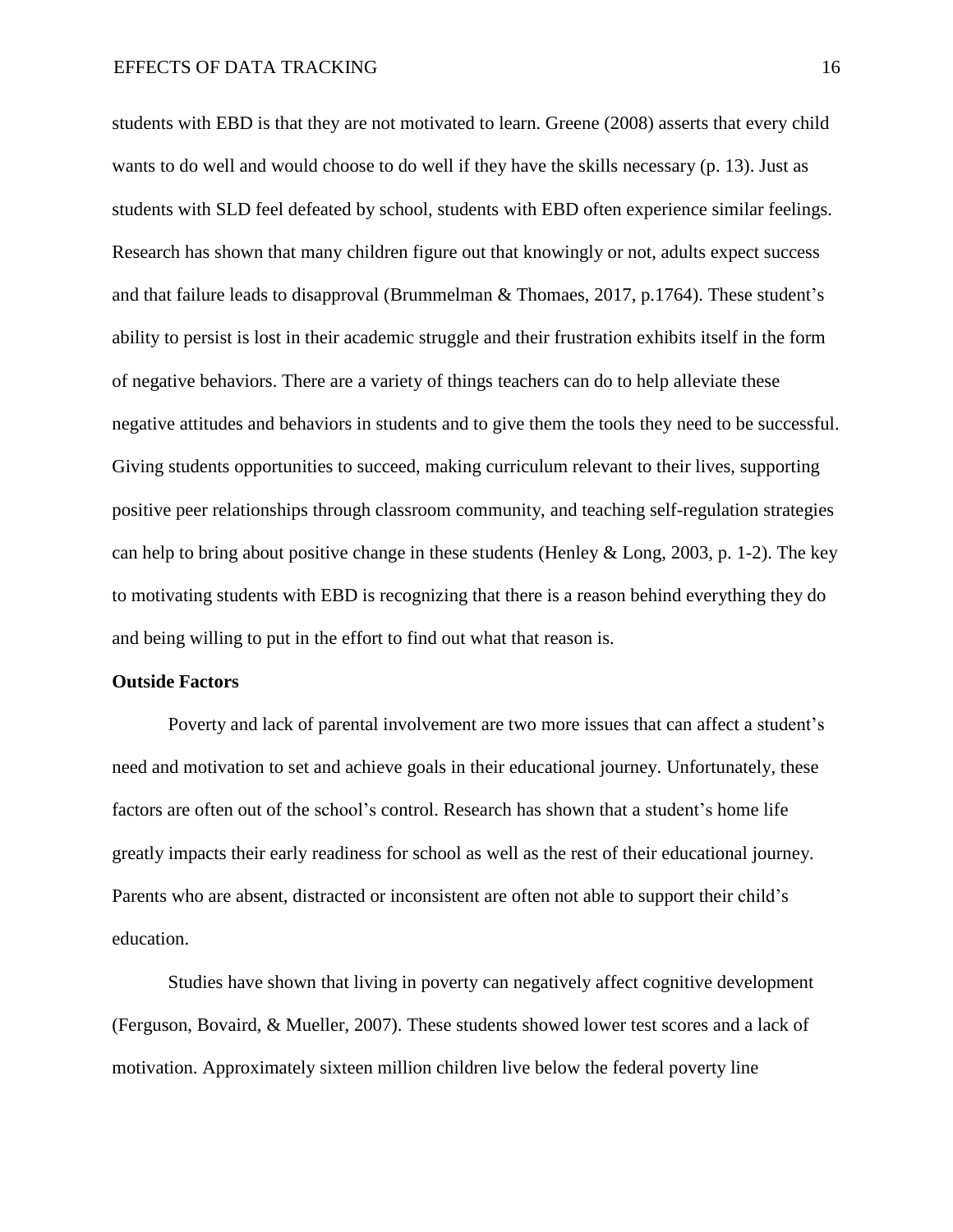(Olszewski-Kuliluis & Corwith, 2017, p. 37). "The achievement gap between lower and higher income children is present at school entry and is stable and persistent as children progress through school" (Olszewski-Kuliluis & Corwith, 2017, p. 39). Several variables can impact the educational journey of a low income student. They may not have access to the same programs, sports or academic, as other students depending on the financial requirements. Basic needs such as food and sleep may not be met consistently if parents are out of work or working late hours. Oftentimes the level of stress in a low income household is at a heightened level and students may transfer this anxiety to school.

One of the ways educators can work to combat the effects of poverty is through early intervention. "Decreasing the risk factors in a child's environment increases a child's potential for development and educational attainment (Ferguson et. al., 2007, p. 703). Many school districts offer free or reduced preschool programs and some even provide home visits. Another strategy would be educating low-income parents on the value of the parent-child relationship and how it relates to schooling. Counties and school districts could also provide information to all local families on the skills and strategies kindergarten students should come to school with in order to be successful.

Research has also shown that socio-economic status can affect a student's ability to access growth mindset. A study completed by Claro, Paunesku & Dweck (2016) looked at how students from low income families were able to use growth mindset to affect academic achievement. They compared these students with those from higher income families. They found that, as previously understood, there is a relationship between mindset and achievement. The findings showed that students from low income families were more likely to embrace a fixed mindset (p. 8666). Lower income students who did show a growth mindset had scores that were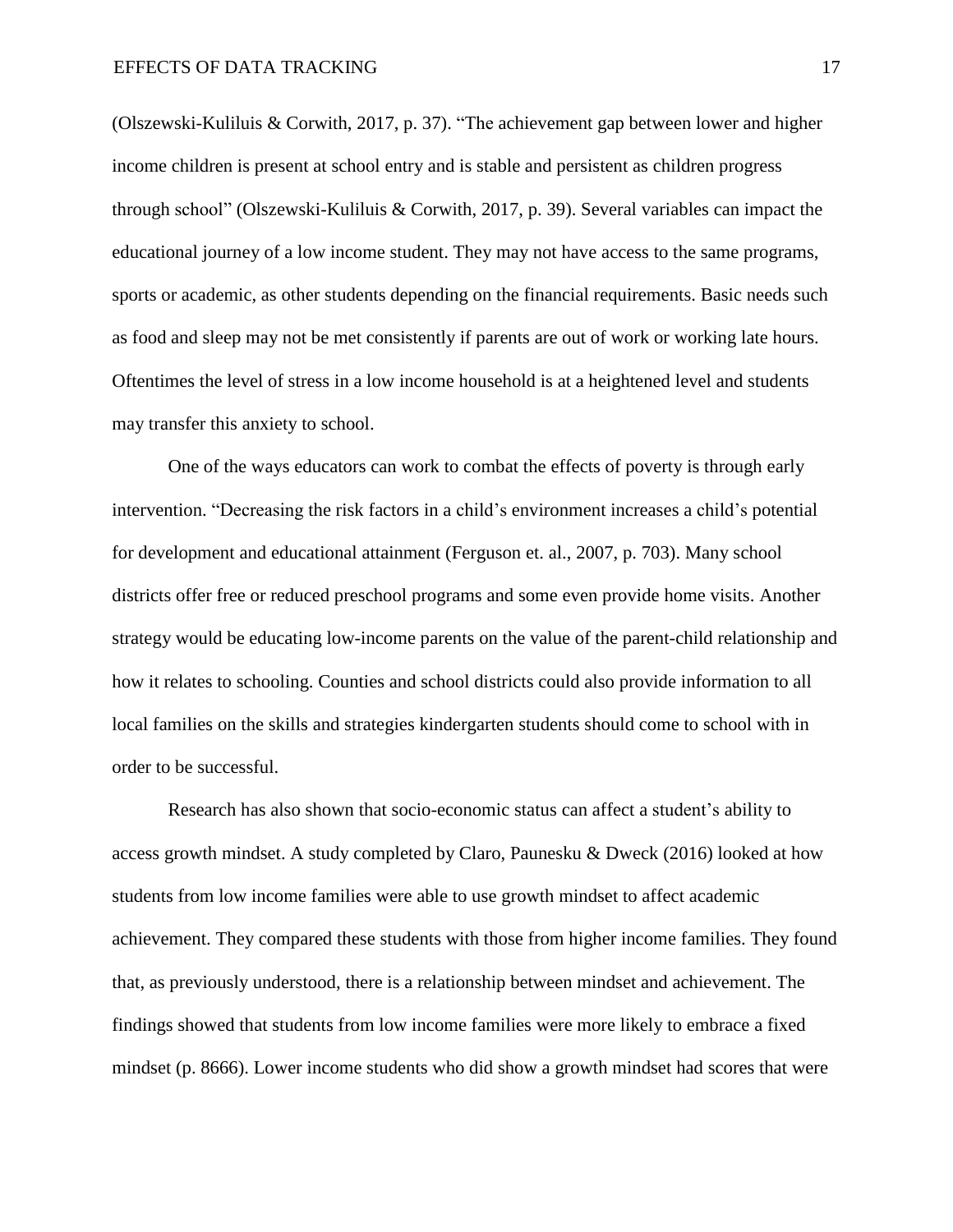comparable to higher income students with a fixed mindset. This finding "…suggested lower income magnifies the deleterious effects of a fixed mindset or, conversely, that a growth mindset may help mitigate the negative effects of economic deprivation on academic achievement" (Claro et. al., 2016, pp. 8666-8667). It seems even more imperative that these students should be engaging in goal setting.

The information presented above shows that goal setting and data tracking cannot and should not be a-one-size-fits-all means to motivating and engaging students. Teachers need to be educated on the different methods available to implement data tracking and goal setting in their classrooms. As we have seen, many factors play a role in whether or not a student feels competent enough to set goals and whether they have the confidence to believe they can achieve them. It is up to the teacher to decipher the needs of each student in relation to goal setting. In this way, both teachers and students can hope to find success.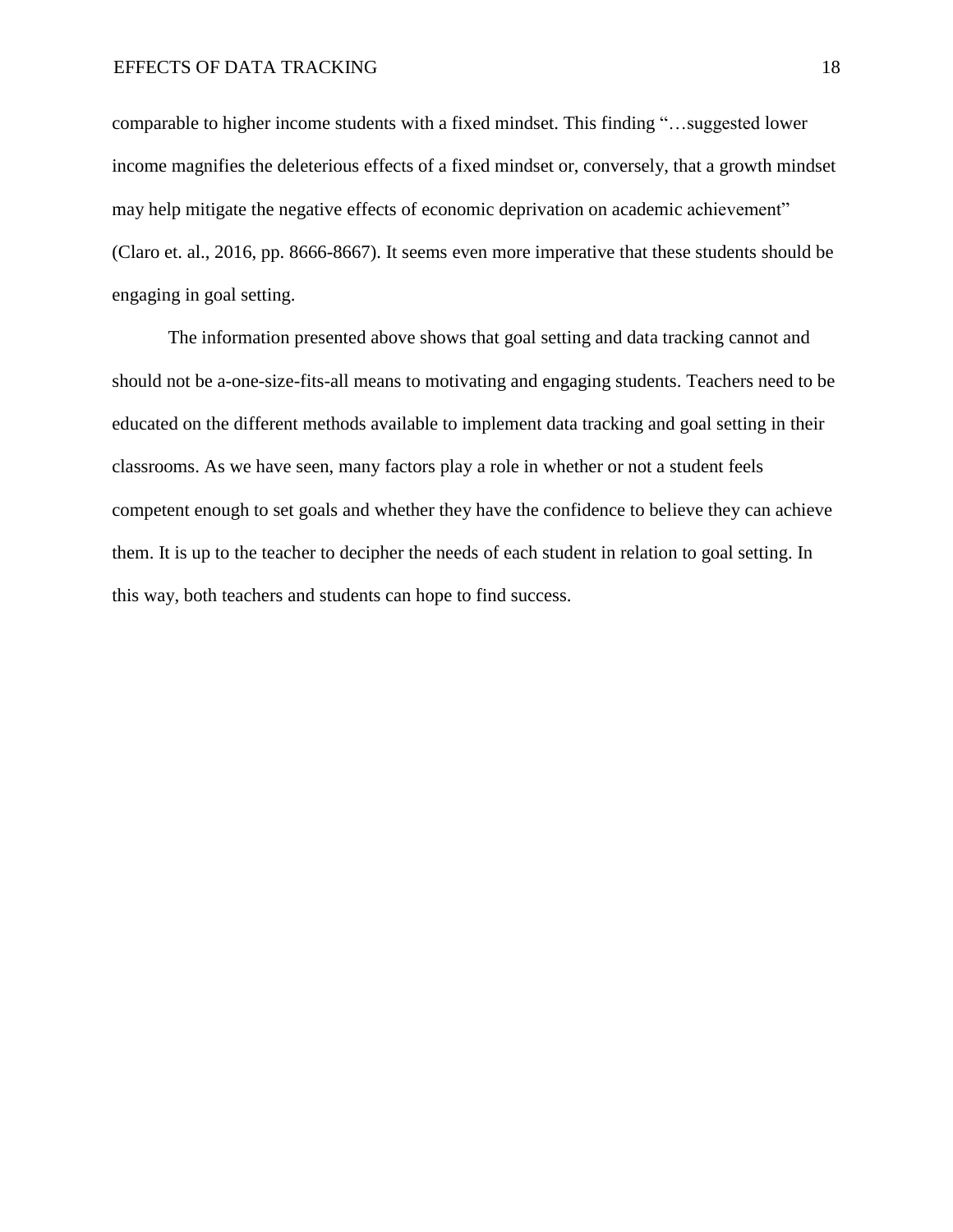#### **Methods**

# **Participants**

This action research project was completed in a first-grade classroom in a suburban public school setting. The school population is approximately 400 students. There are four sections of first grade with each section consisting of around 20 students. The school is considered a transient setting based on the demographics, and therefore, the number of students in each section fluctuates throughout the year. The section of first grade where the action research took place consisted of 21 students at the beginning of the school year. Fourteen students took part in the action research project. Over the course of the research period, ten other students were excluded from the research based on a variety of factors including refusal to test, enrollment in a center-based program, new enrollment after the research started or relocated to another school after the research began. As shown in Table 1, of the students who did participate a range of abilities and needs was represented.

#### Table 1

| Individualized         | English  | Supplemental | Talent      | No Extra |
|------------------------|----------|--------------|-------------|----------|
| <b>Education Plans</b> | Language | Programs     | Development | Support  |
|                        | Learners |              |             |          |
| 2                      | 3        | 4            | 3           |          |

*Student Academic Needs*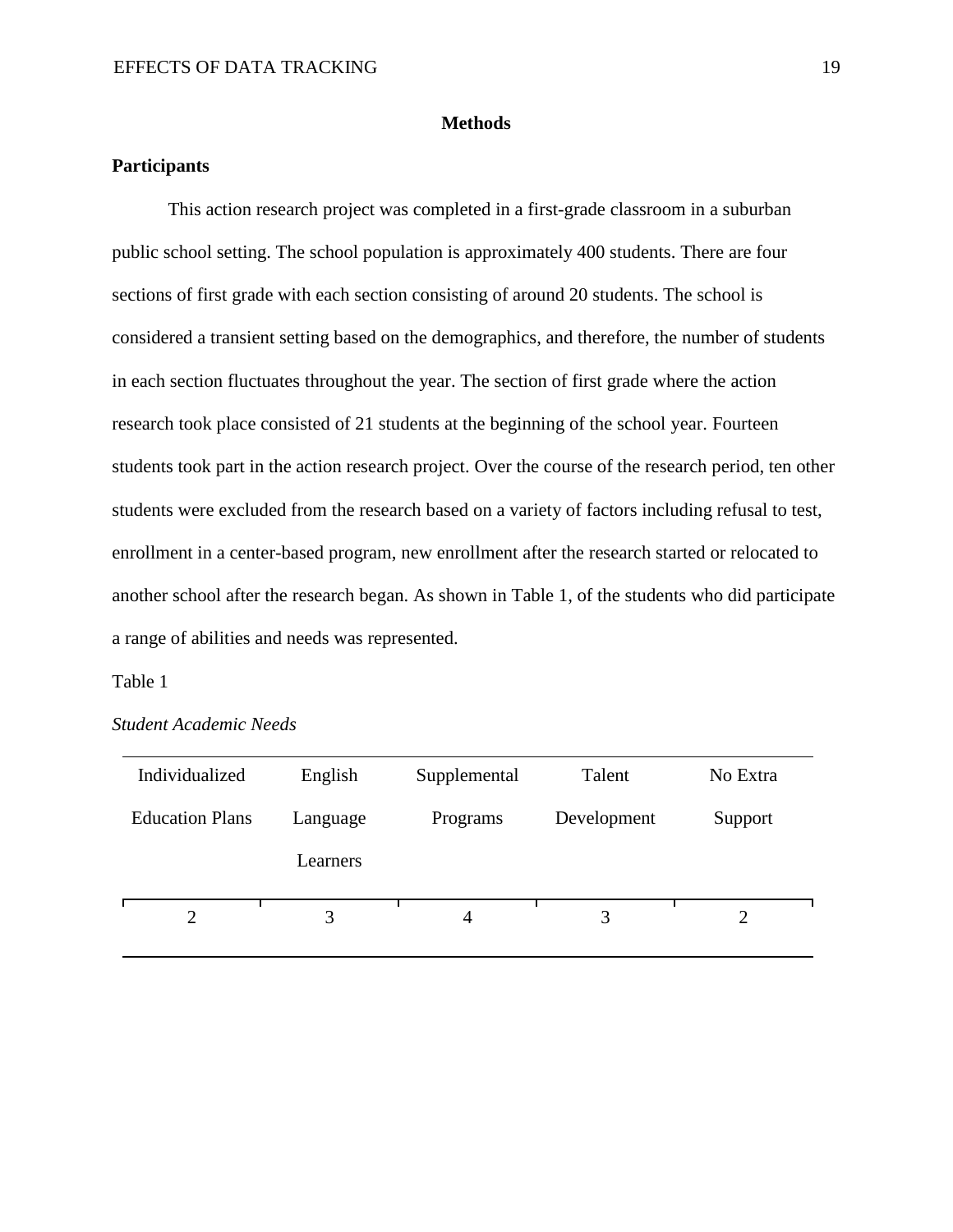As shown in Table 2 students' race is evenly distributed and typical of the school-wide demographics. Socio-economic status is not trackable as the data needed to analyze this is confidential; however, it appears to lean toward a majority of low-income students based on addresses and student needs.

#### Table 2

#### *Student Race*

| Caucasian | <b>Black or African</b> | Asian | Hispanic or | Two or More |
|-----------|-------------------------|-------|-------------|-------------|
|           | American                |       | Latino      | Races       |
|           |                         |       |             |             |

Gender division is not a contributing factor, as 50% of the students were female and 50% male. This action research was not subject to IRB approval; therefore parents and students were not informed that the research was taking place.

#### **Data Collection**

The research was spread over a period of 20 weeks beginning the week of October 7, 2018 and ending the week of February 17, 2019. Data was collected consistently during 12 of those weeks. No data was collected during eight of the weeks due to scheduled school breaks and snow days. Baseline data was collected over the first four weeks of the action research. Students were tested once a week using the FAST Bridge weekly progress monitoring assessment. All students were pulled out of independent work time to complete the one-minute assessment. Students were not informed of the baseline data collection. Beginning with the fifth week of data collection students were told that they would be tracking their own assessment data and setting new goals each week based on the number of nonsense words read correctly. Students were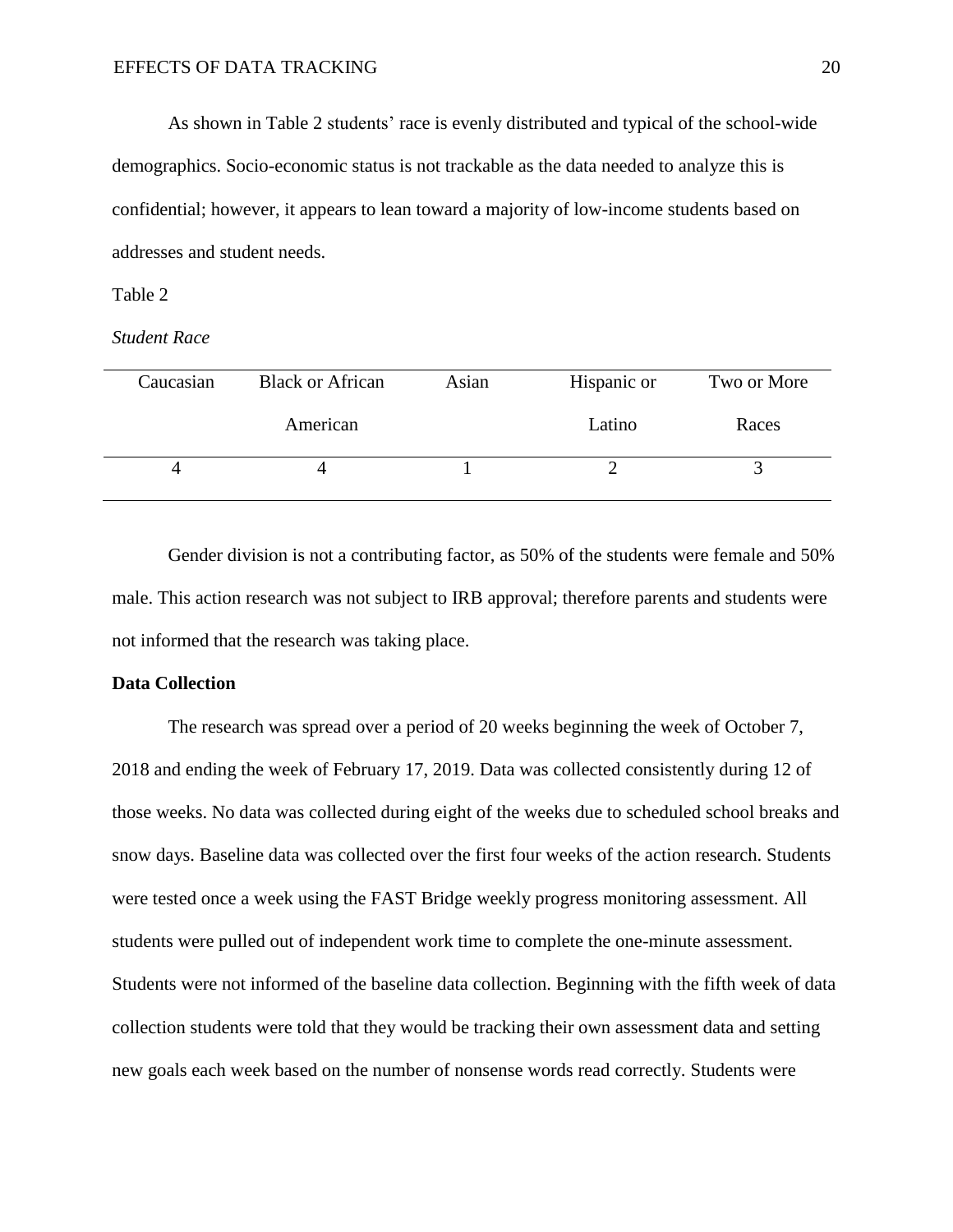presented with a bar graph, colored pencils, and a goal-setting page. The bar graph and goal setting pages were kept in a folder for each individual student. The hypothesis was that students' data would increase each week based on goal setting and motivation to improve.

On the fifth week, after students completed the one-minute progress monitoring assessment, the teacher showed them the bar graph and explained what they would be doing each week. Students chose a colored pencil and filled in the first column of the bar graph indicating how many nonsense words they read correctly in the one-minute period. Next, the teacher presented a visual representing SMART goals and explained what a SMART goal is (specific, measurable, attainable, realistic, and time-bound). Students were then encouraged to set a goal for the following week based on the SMART goal criteria. Once students chose a number they hoped to read correctly the following week they were told to choose a skill they would work on in order to achieve their new goal. The teacher provided three options and presented a visual for students to copy. Students chose between working on CVC (consonant, vowel, consonant) words, practicing reading fluency, and practicing letter sounds. If students were unsure, which skill to choose the teacher made suggestions based on known areas of academic need. Students were offered a variety of independent and small group activities throughout the week to support the practicing of these skills.

Beginning in the ninth week of the research students stopped tracking their individual data and began tracking as a whole class. After each one-minute assessment students were shown the number of words read correctly and were then given three types of colored squares. One color represented ten words, a different color represented five words, and a third color represented one word. Based on their total number of words read correctly students filled out the squares. The teacher attached the squares to the data collection bulletin board. No names were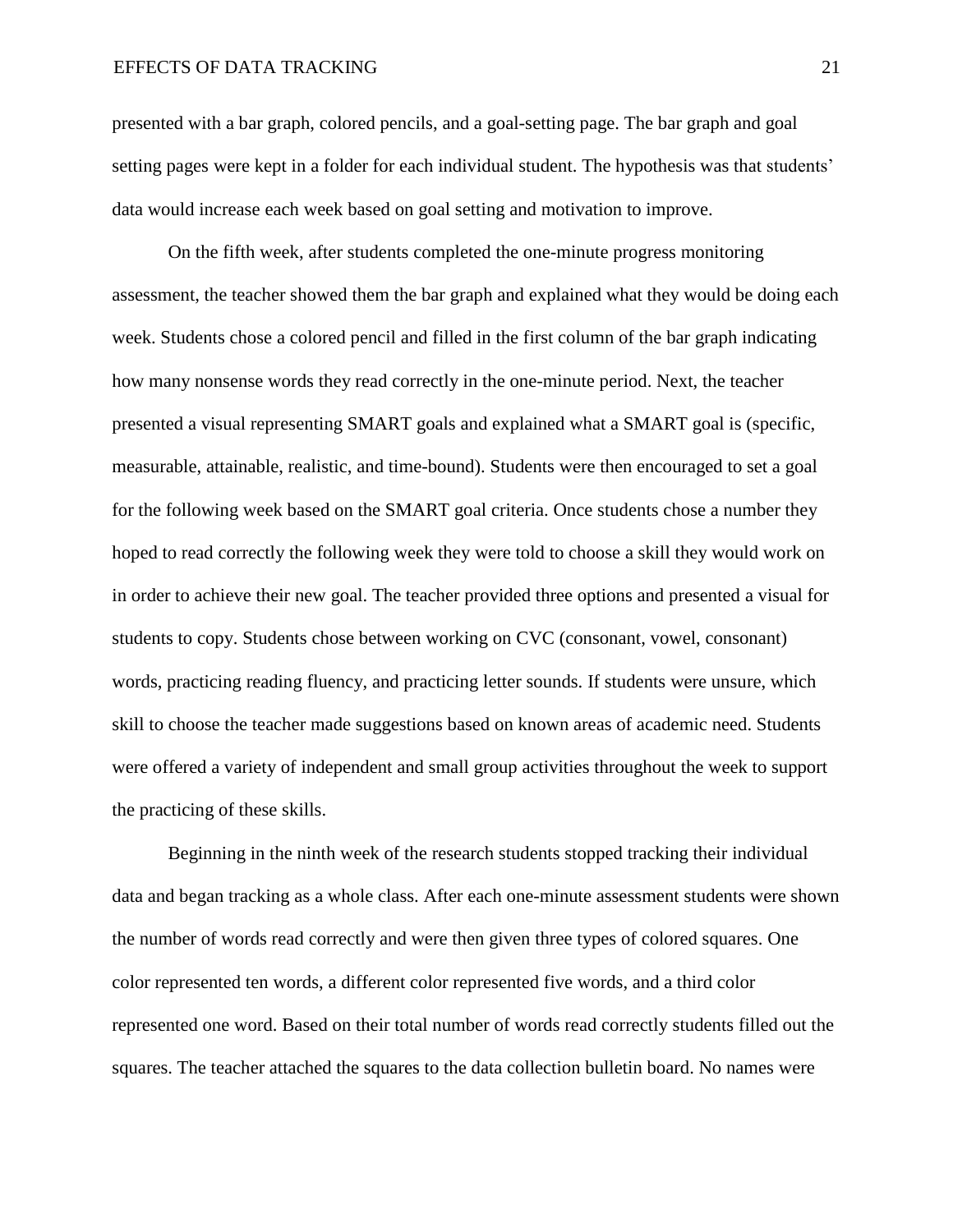used on the board. During calendar math time the day after the assessment was given all students came together and counted the number of fives and ones, then exchanged them for the squares representing ten words. The class began with a goal of 1,000 words read correctly. At the end of the data collection period the class had reached 841 words read correctly.

# **Findings**

#### **Data Analysis**

The researcher in this study was also the teacher of the students. The researcher kept track of all data and administered all assessments in order to keep the data valid and reliable. Data collected was quantitative. The researcher believed that using goal setting and data tracking would increase students' scores; however, there was minimal bias because the same assessments were used for all students regardless of perceived ability. All supplemental materials were identical for each student and the approximate amount of time spent with each student was the same each week.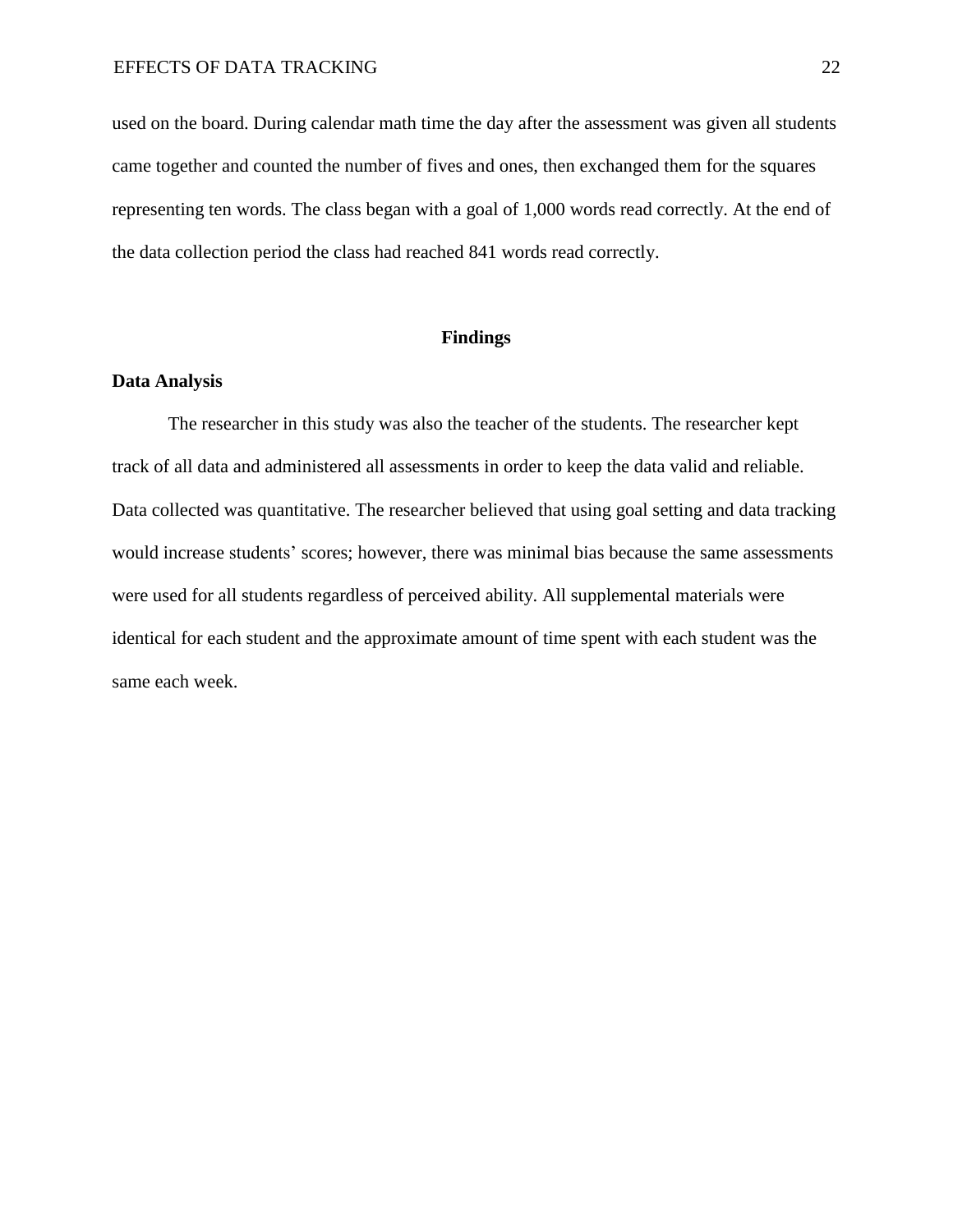# Table 3

# *Scores and Growth Rate for Students on FAST Progress Monitoring Weekly Assessments*

|                |                 |                  | <b>Baseline Data</b> |                |                | <b>Individual Data</b><br>Whole Group |                |                 |           |                    |
|----------------|-----------------|------------------|----------------------|----------------|----------------|---------------------------------------|----------------|-----------------|-----------|--------------------|
|                |                 |                  |                      |                | Collection     |                                       |                | Data Collection |           |                    |
| Students       | W <sub>1</sub>  | W <sub>4</sub>   | Growth               | W <sub>5</sub> | W <sub>8</sub> | Growth W9                             |                | W12             | Growth    | <b>Growth Rate</b> |
|                |                 |                  | Rate                 |                |                | Rate                                  |                |                 | Rate      | from first to last |
|                |                 |                  |                      |                |                |                                       |                |                 |           | data point         |
| S <sub>1</sub> | $\overline{2}$  | 5                | 150.0%               | 3              | 5              | 67.0%                                 | 3              | $\mathfrak{Z}$  | 0.0%      | 50.0%              |
| S <sub>2</sub> | 31              | 37               | 19.4%                | 40             | 44             | 10.0%                                 | 45             | 49              | 8.9%      | 58.0%              |
| S <sub>3</sub> | 50              | 47               | $-6.0\%$             | 46             | 56             | 24.4%                                 | 45             | 49              | 8.9%      | $-2.0%$            |
| S4             | 22              | 19               | $-13.6%$             | 36             | 24             | $-33.3%$                              | 14             | 15              | 7.1%      | $-31.8%$           |
| S <sub>5</sub> | 13              | 13               | 0.0%                 | 17             | 16             | $-6.0\%$                              | 17             | 20              | 18.0%     | 53.9%              |
| S <sub>6</sub> | 5               | $\boldsymbol{7}$ | 40.0%                | 9              | 13             | 44.0%                                 | $\overline{7}$ | 12              | 71.0%     | 140.0%             |
| S7             | 15              | 24               | 60.0%                | 16             | 21             | 31.3%                                 | 23             | 20              | $-13.0%$  | 33.0%              |
| S8             | 11              | 10               | $-9.0\%$             | 10             | 15             | 50.0%                                 | 16             | 21              | 31.0%     | 90.9%              |
| S <sub>9</sub> | 12              | 16               | 33.0%                | 8              | 8              | $0.0\%$                               | 12             | 14              | 17.0%     | 16.7%              |
| $\sqrt{510}$   | $\overline{2}$  | $\mathbf{2}$     | $0.0\%$              | 5              | $6\,$          | 20.0%                                 | 2              | $\overline{4}$  | 100.0%    | 100.0%             |
| <b>S11</b>     | $\overline{2}$  | $\sqrt{2}$       | 0.0%                 | $\overline{4}$ | $\overline{7}$ | 75.0%                                 | 5              | 3               | $-40.0\%$ | 50.0%              |
| S12            | $5\overline{)}$ | $\overline{4}$   | $-20.0\%$            | $8\phantom{1}$ | 15             | 89.0%                                 | 15             | 17              | 13.0%     | 240.0%             |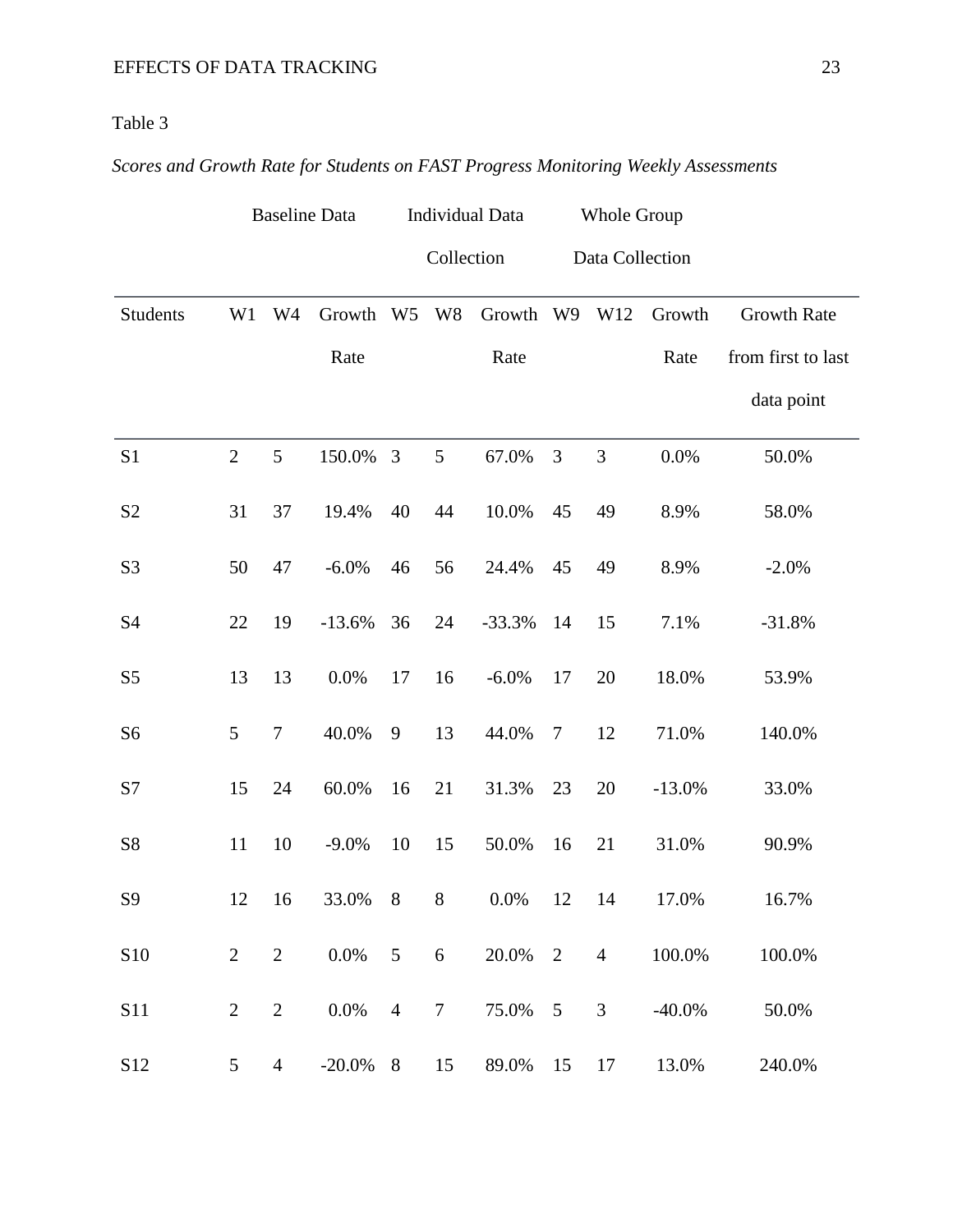|                    |    |                | <b>Baseline Data</b> |                | <b>Individual Data</b> |           | <b>Whole Group</b> |     |        |                    |  |  |
|--------------------|----|----------------|----------------------|----------------|------------------------|-----------|--------------------|-----|--------|--------------------|--|--|
|                    |    |                |                      |                | Collection             |           | Data Collection    |     |        |                    |  |  |
| Students           | W1 | W <sub>4</sub> | Growth               | W <sub>5</sub> | W <sub>8</sub>         | Growth    | W9                 | W12 | Growth | <b>Growth Rate</b> |  |  |
|                    |    |                | Rate                 |                |                        | Rate      |                    |     | Rate   | from first to last |  |  |
|                    |    |                |                      |                |                        |           |                    |     |        | data point         |  |  |
| S13                | 20 | 19             | $-5.0\%$             | 20             | 18                     | $-10.0\%$ | 17                 | 30  | 76.0%  | 50.0%              |  |  |
| S14                | 8  | 9              | 13.0%                | 8              | 13                     | 63.0%     | 9                  | 13  | 44.0%  | 62.5%              |  |  |
| Average            | 14 | 15             |                      | 16             | 19                     |           | 16                 | 19  |        |                    |  |  |
| Score              |    |                |                      |                |                        |           |                    |     |        |                    |  |  |
| Average            |    |                | 18.7%                |                |                        | 30.3%     |                    |     | 24.4%  | 65.1%              |  |  |
| <b>Growth Rate</b> |    |                |                      |                |                        |           |                    |     |        |                    |  |  |

Table 3 shows the first and last score for all 14 students in each of the three data collection periods. It also shows the growth rate for each of those periods and the growth rate from the first data point to the last data point. In addition, the table shows the average scores and average growth for each period as well as the average growth rate from the beginning of the data collection to the end.

In analyzing the data in Table 3, the results show that the highest average growth rate took place during the individual data collection period. Only three students saw no growth or had a negative growth rate in that time frame. Similarly, in the whole group data collection period only three students saw no growth or had a negative growth rate. In contrast, during the baseline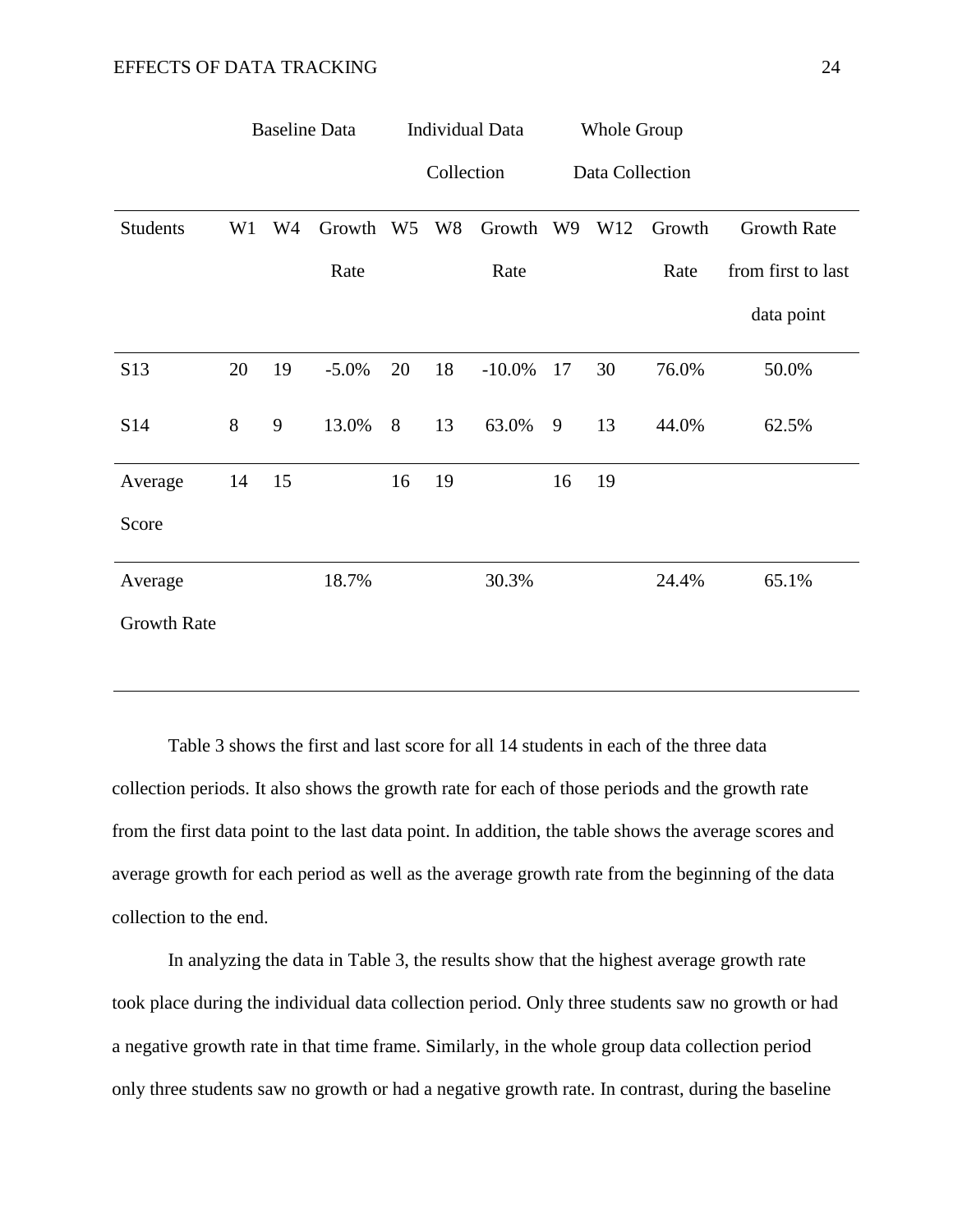data collection period seven students saw no growth or had a negative growth rate. When looking at growth, Table 3 shows that only two students had a growth rate of 50% or more during the baseline data collection period. Three students showed a growth rate of 50% or more during the whole group data collection period while five students showed this same growth rate during the individual data collection period. Average scores for the individual data collection and whole group data collection periods were identical. The average scores for baseline data were not significantly lower.

The data in Table 3 also shows a few outliers among the 14 students. S4 showed negative growth in both the baseline data and individual data collection periods and a negative growth rate overall. In addition, this student's score during the whole group data collection period only increased by one point. A second outlier is S6 who showed an increase in growth rate spanning each data collection period. Only one other student showed an increase spanning each data collection period. S6 had the second highest growth rate increase from the first to last data point exceeding 100%. S12 had the highest growth rate from the first to late data point exceeding a 200% growth rate. This is interesting considering S6 showed the lowest growth rate during the baseline data at -20% followed by the highest growth rate during the individual data collection period at 89%. S6's growth rate during the whole group data collection period was below average.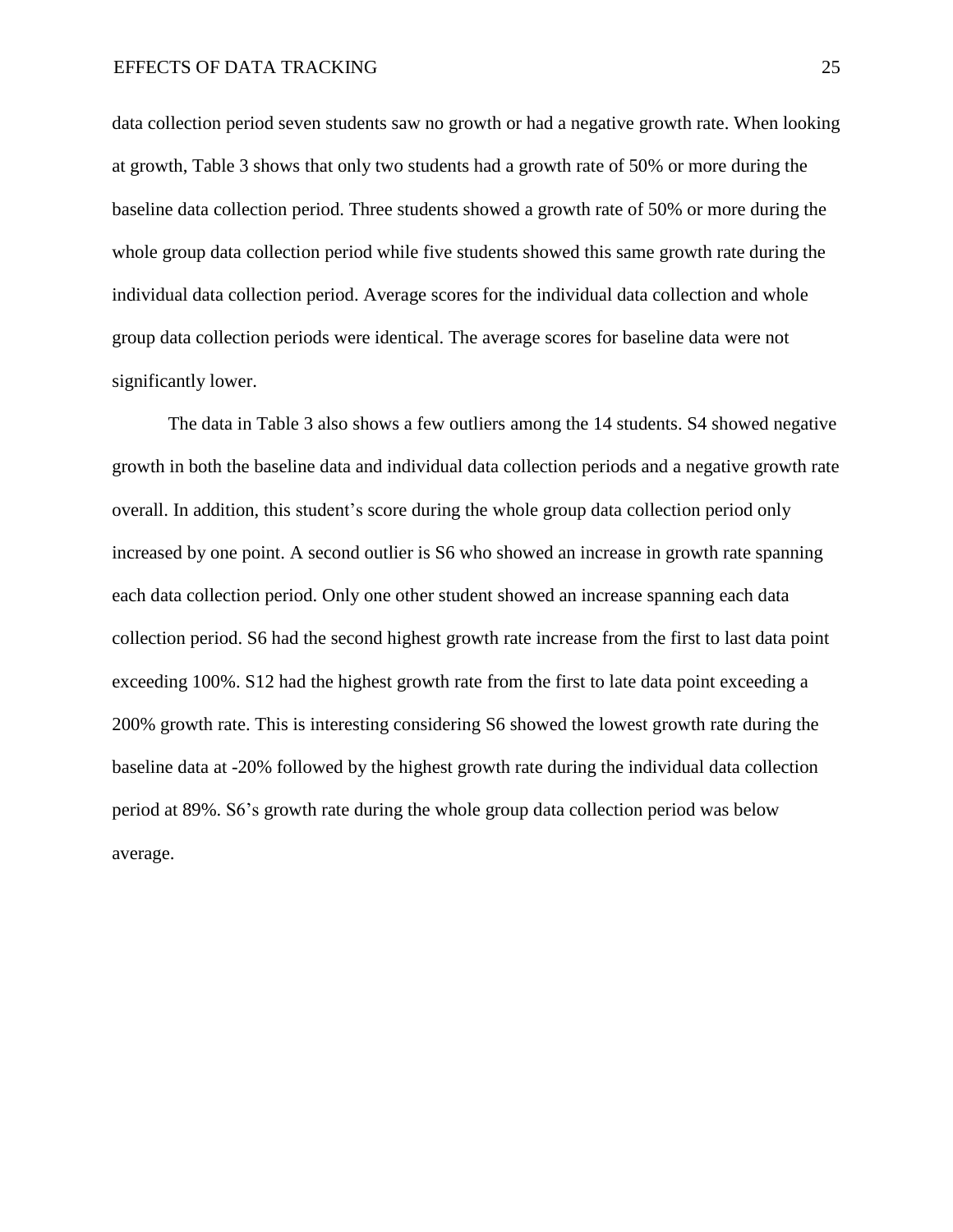# Table 4

# *Growth Rate of Student Groups*

|                 | <b>Baseline Data</b> |           |         | <b>Individual Data</b>   |                |         | <b>Whole Group Data</b>  |      |         |                    |  |
|-----------------|----------------------|-----------|---------|--------------------------|----------------|---------|--------------------------|------|---------|--------------------|--|
|                 |                      |           |         | <b>Collection Period</b> |                |         | <b>Collection Period</b> |      |         |                    |  |
| <b>Students</b> | W <sub>1</sub>       | W4        | Growth  | W <sub>5</sub>           | W <sub>8</sub> | Growth  | W <sub>9</sub>           | W12  | Growth  | <b>Growth Rate</b> |  |
|                 |                      |           | Rate    |                          |                | Rate    |                          |      | Rate    | from first to      |  |
|                 |                      |           |         |                          |                |         |                          |      |         | last Data          |  |
|                 |                      |           |         |                          |                |         |                          |      |         | Point              |  |
| SpEd            | 2.0                  | 2.0       | 0.0%    | 4.5                      | 6.5            | 44.0%   | 3.5                      | 3.5  | 0.0%    | 75.0%              |  |
| <b>ELL</b>      | 6.0                  | 6.3       | 5.0%    | 7.0                      | 11.6           | 65.7%   | 11                       | 13.7 | 20.6%   | 127.7%             |  |
| Title I         | 12.0                 | 15.5      | 29.2%   | 12.3 14.5                |                | 18.4%   | 15.3                     | 16.8 | 9.8%    | 39.6%              |  |
| TD              |                      | 18.7 21.0 | 12.5%   | 23.0 25.0                |                | 8.7%    | 23.0                     | 30.3 | 31.9%   | 62.5%              |  |
| N <sub>o</sub>  | 36.0                 | 33.0      | $-8.3%$ | 41.0                     | 40.0           | $-2.4%$ | 29.5                     | 27.0 | $-8.5%$ | $-25.0%$           |  |
| Support         |                      |           |         |                          |                |         |                          |      |         |                    |  |

Table 4 shows the average scores for each of the five student groups during all three data collection periods and the growth rate based on those scores. It also shows the growth rate from the first to last data points. The student groups include students on an IEP (Special Ed), English language learners (ELL), students in supplemental programs groups (Title 1), students in the Talent Development program (TD), and students who received no extra support.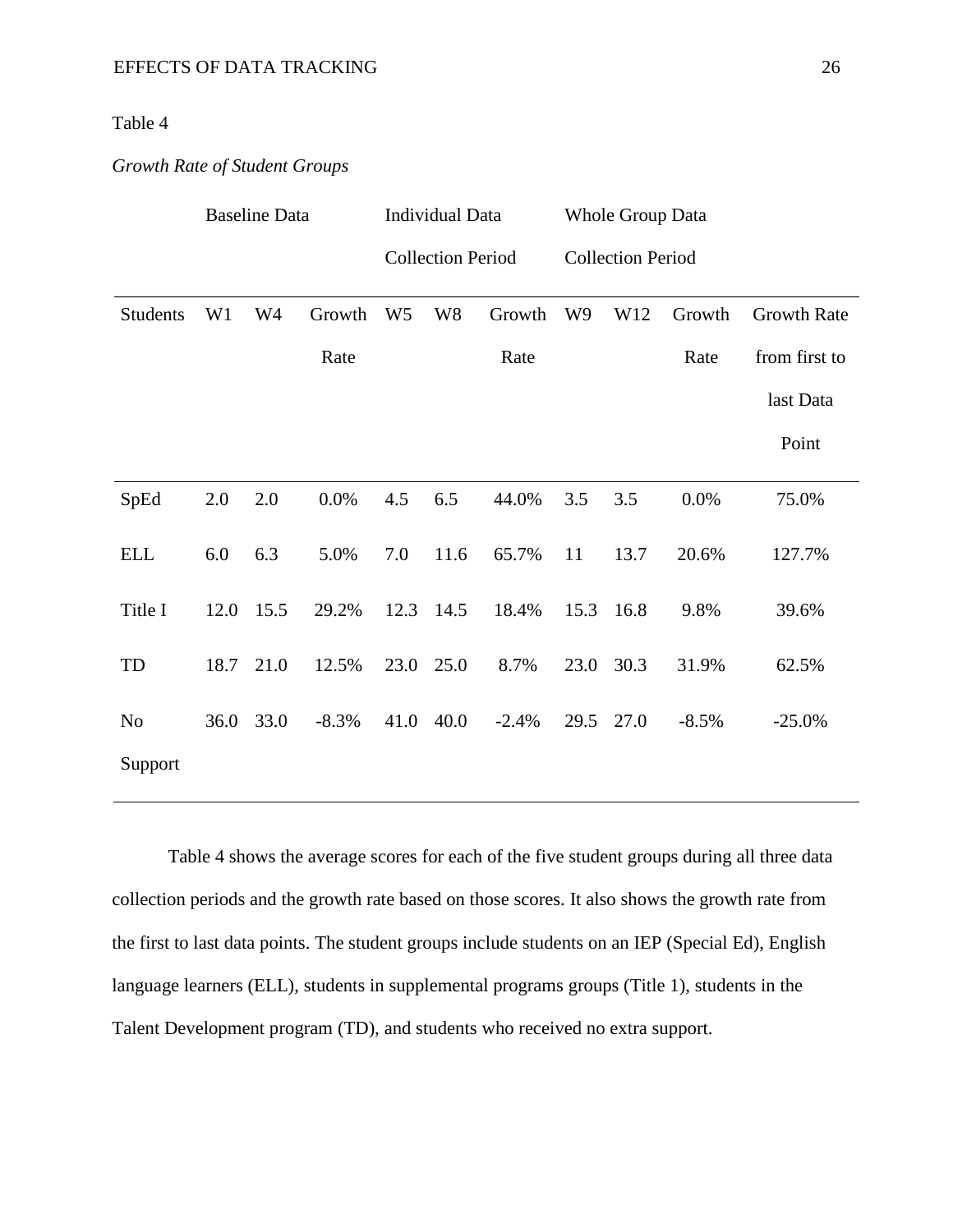The data results in Table 4 show that students in the ELL program showed the highest growth rate overall as well as the highest rate during the individual data collection period. The students in Special Education showed the second highest growth rate overall. Although there was no growth during the baseline data collection period or the whole group data collection period, they showed significant growth during the individual data collection period. In contrast, students in the Talent Development program showed the most growth during the whole group data collection period and Title 1 students showed the most growth during the baseline data collection period. Students who received no extra support showed negative growth during each data collection period and a growth rate of -25% overall.

#### **Discussion**

#### **Summary of Major Findings**

Based on the data collected during this research it cannot be concluded which form of data collection makes a greater impact. While the average rate of growth was the highest during the individual data collection period, the growth rate during the whole group period was not significantly lower. In addition, the average score at the end of the two data collection periods was identical. The number of students showing the greatest growth during each of the data collection periods was also identical. The number of students showing the lowest amount of growth during each period was similar as well. This indicates that growth due to data tracking and goal setting may depend on a student's learning style and motivational needs. It is clear, however, that goal setting and data tracking does make an impact. The majority of students showed the lowest amount of growth during the baseline data collection period when students were neither setting goals nor tracking data. The baseline data collection period also had the greatest occurrence of negative or non-existent growth.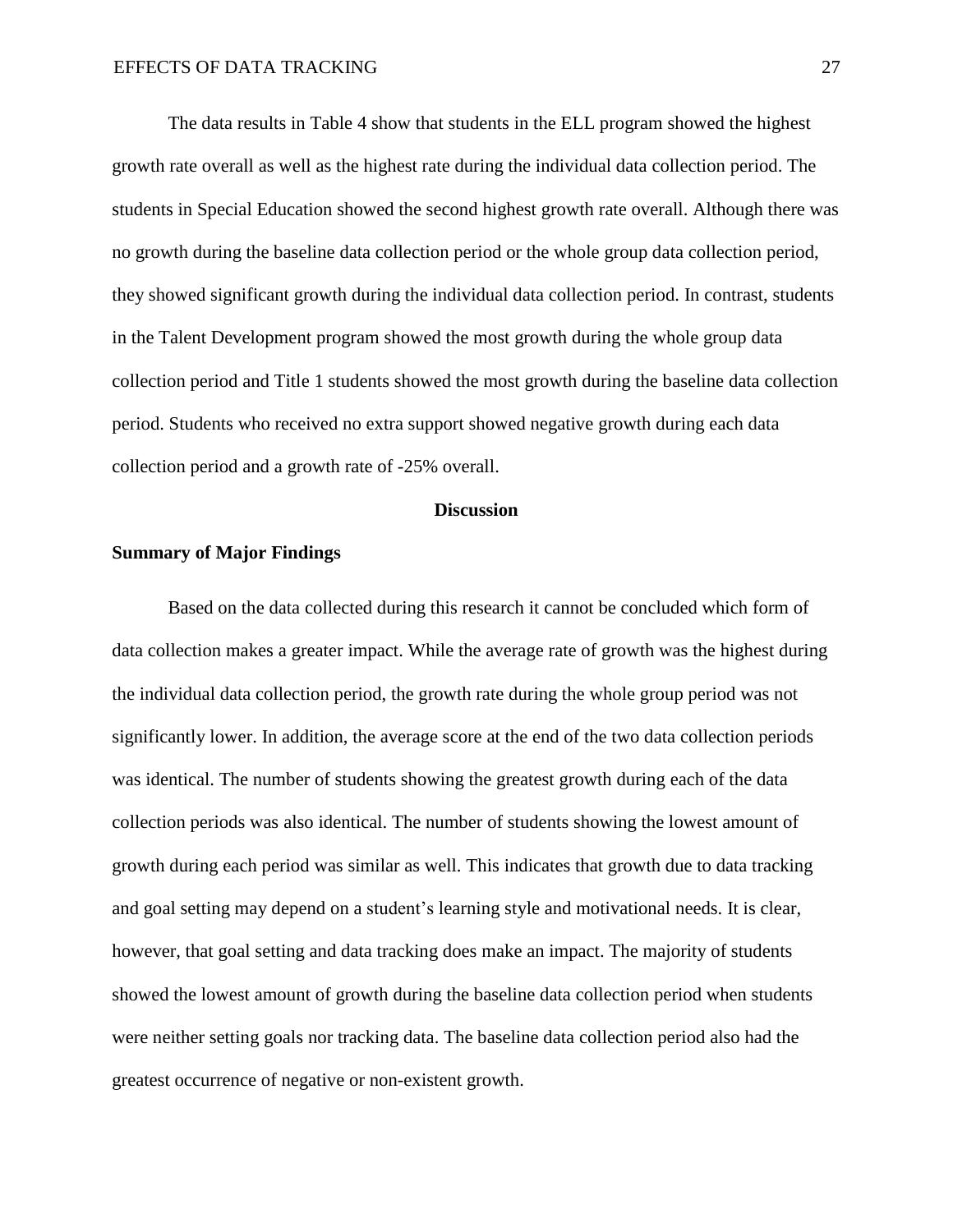#### **Limitations of the Study**

The limitations in this study include maturity of students. While the first grade students were excited about coloring in their bar graphs and collecting squares on the bulletin board they may not have fully understood what data tracking means. They also have limited experience with goal setting at such a young age, especially considering this research began at the start of the school year.

Another limitation is that the words used on the progress monitoring assessment were different each week. Some words may have been inherently more difficult for certain students or groups of students based on outside factors. Although the test was administered at approximately the same time each week, students might also have been affected by varying noise level and activity in the classroom during testing.

#### **Further Study**

It is obvious that data tracking and goal setting were successful in effecting student achievement. Further study could be done on the effects if goal setting was specifically taught in the classroom before beginning the data tracking process. In this study, the researcher gave each student an overview of SMART goals, but did not delve deeper into the reasoning behind goal setting. It may also be beneficial to teach students more about creating an action plan when setting goals. The researcher in this study gave students three brief options for an action plan based on the maturity level and academic needs of the students. A deeper understanding of the purpose behind creating an action plan may help students feel more confident in their abilities to set and attain a particular goal.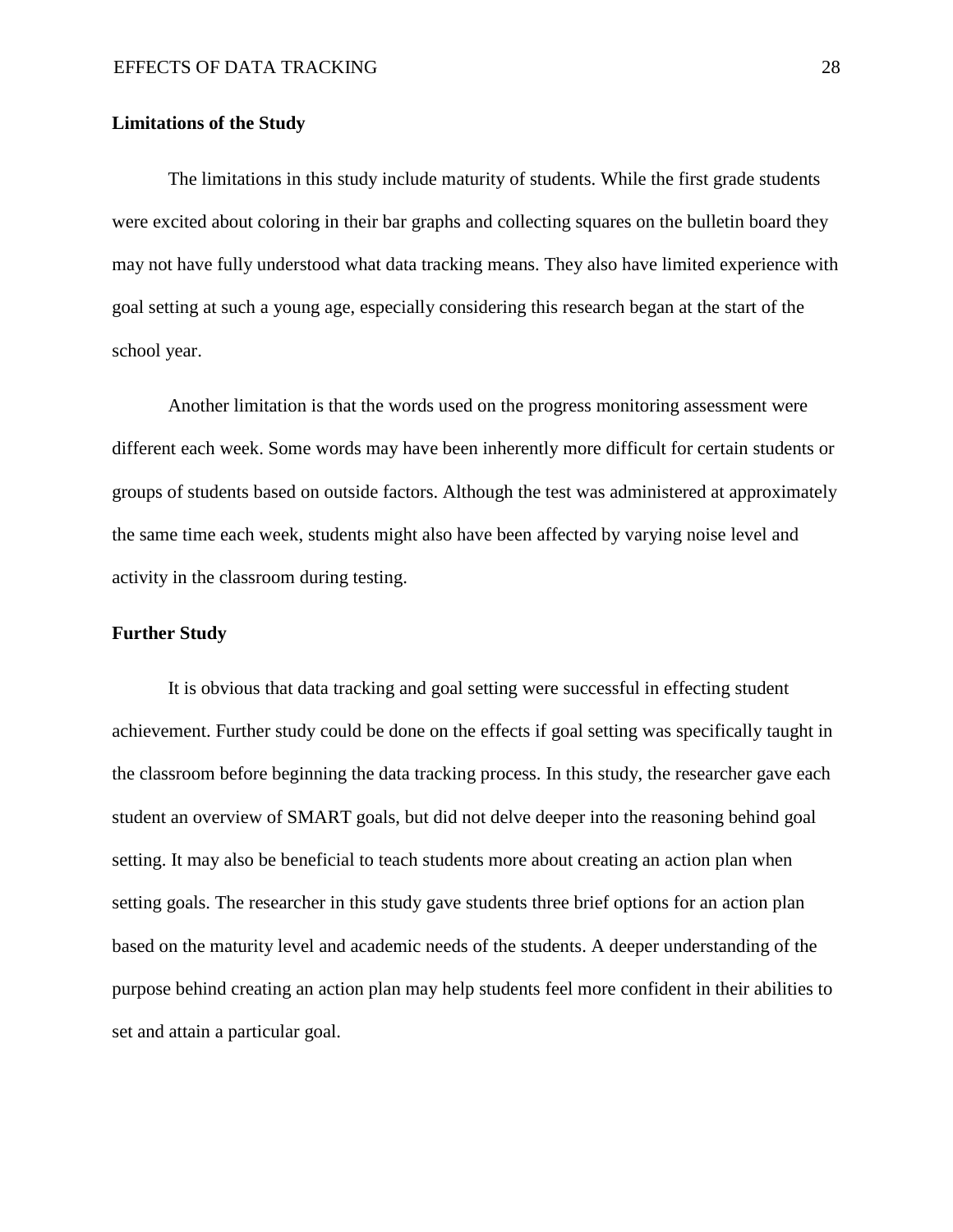It may also be helpful to take a closer look at the individual student groups. The data collected indicates that individual data collection and goal setting may be most beneficial to students in the special education program as well as ELLs. Both of these groups showed significant growth during the individual data collection period. Historically these student groups need extra support and the individual data collection and goal setting offers them more one on one time with the teacher. Talent Development students showed the most growth during the whole group data collection. These students often work together in small groups on collaborative activities and therefore they may be more motivated when working as a team to reach a goal. Further study could be done on the motivation factors for each student group. It may be helpful to take qualitative data on students' thought processes throughout each data collection period.

# **Conclusion**

The findings gathered from the collected data in this action research project show that goal setting and data tracking does have a positive effect on students' weekly progress monitoring scores for the FAST assessment. The quantitative data shows that tracking scores and setting goals was beneficial for students and did, in many cases, increase scores from beginning to the end of the data collection period. This is consistent with previous research showing that goal setting and data tracking done by students can help students achieve higher scores in the long run. This particular study also looked at the difference between setting personal goals and tracking personalized data versus setting goals and tracking data as a whole class. Based on data collected by the researcher there does not appear to be a clear line of success between personal and whole class goal setting and data tracking. The number of students successful in raising their scores was similar in both data collection periods and the average rate of growth was comparable for both data collection periods. Though arguments can be made for both forms of goal setting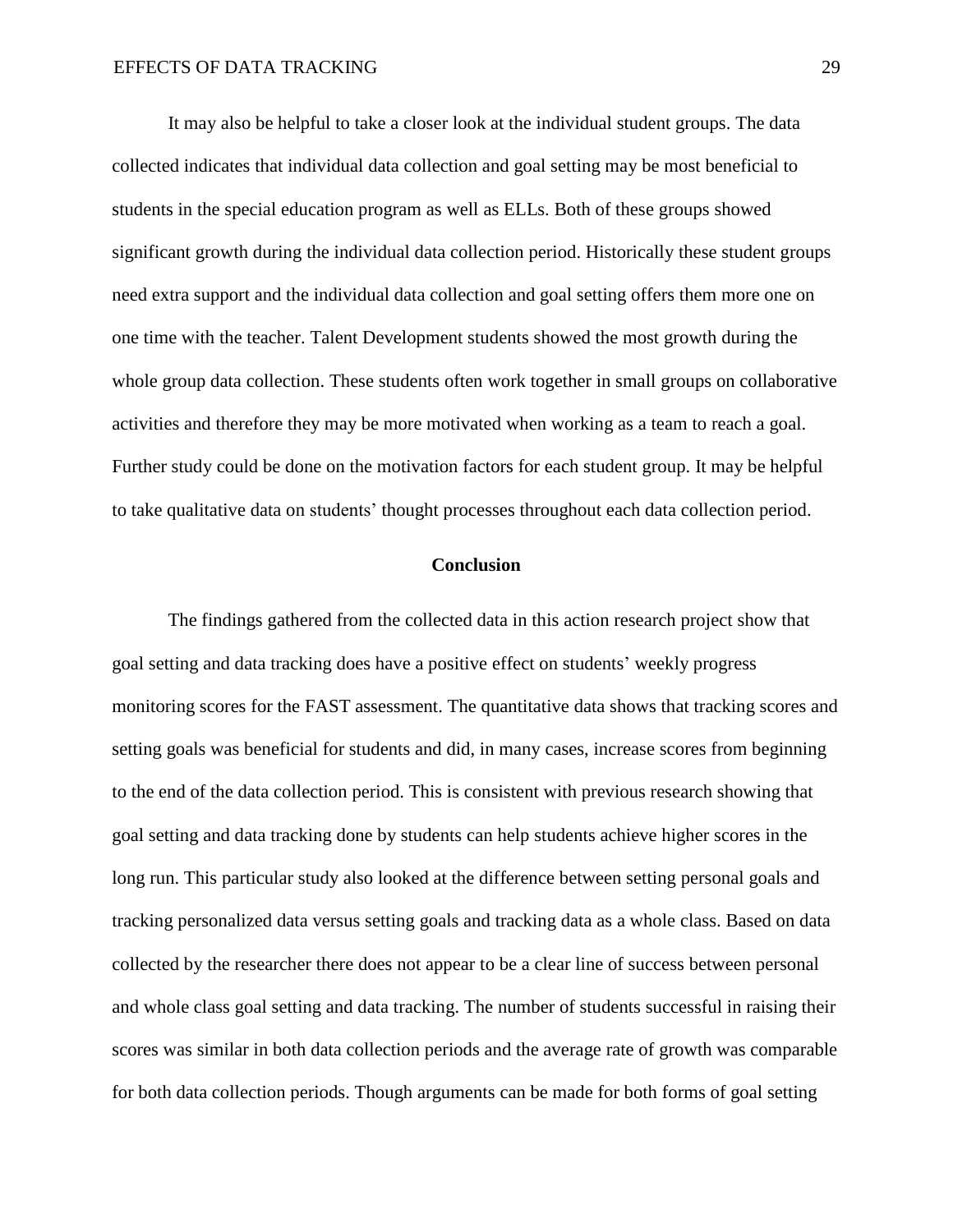and data tracking, it is clear that implementing either of these strategies will benefit students. This research is particularly important as students are exposed to testing more frequently and expected to show growth. This is how many educators track and acknowledge success. Giving students the opportunity to set their own goals allows them to own their education and understand the process of learning. Although tracking their own data has the potential for turning them into just a number, combining it with goal setting helps students and educators see the importance of the standards and the important path they take each year from the beginning to the end of each grade level.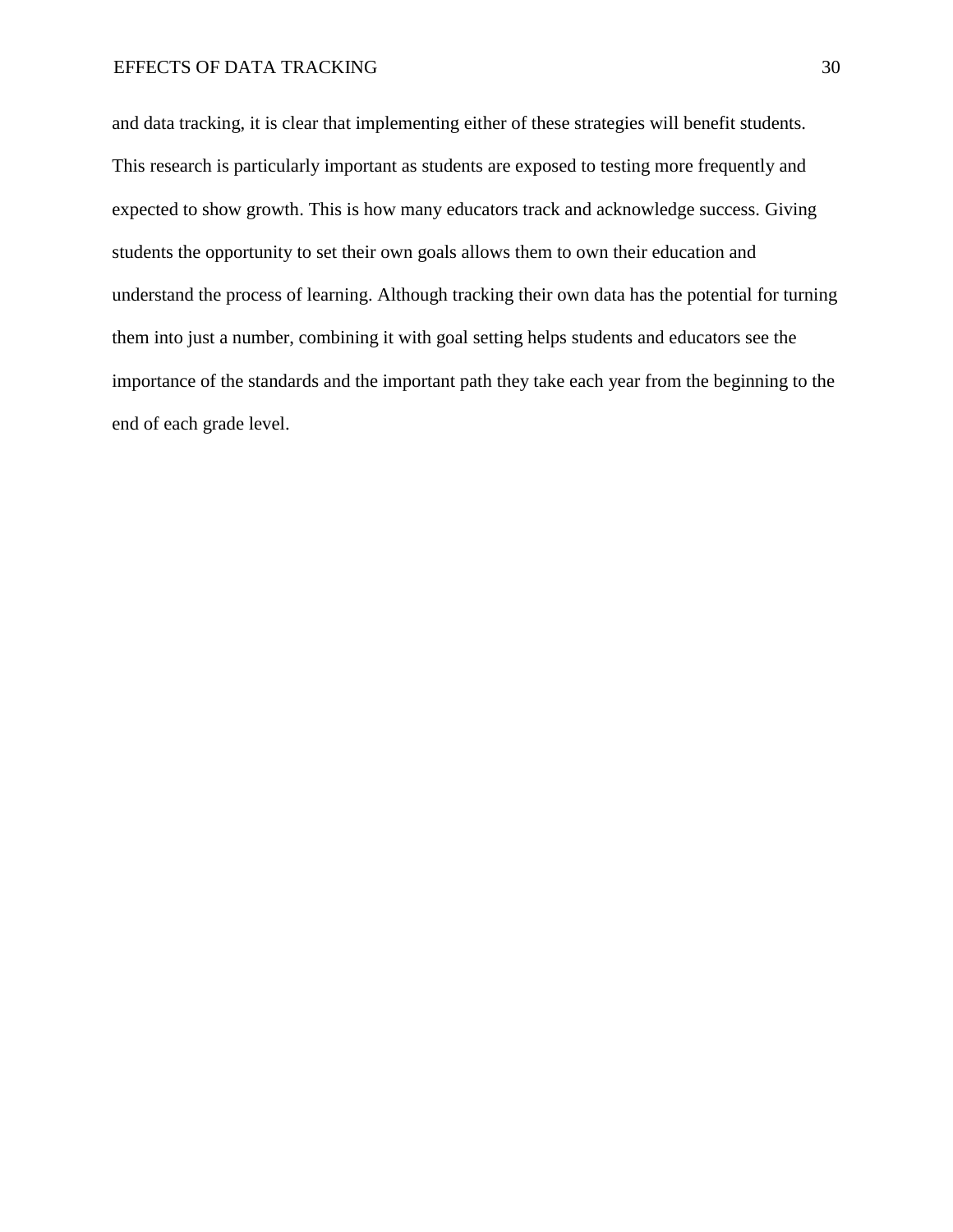#### **References**

- Aymett, R., & Krahenbuhl, K. S. (2016, September 8). Teaching goal setting to help students take ownership of learning. *Helping Students Set Goals, 12*(1). Retrieved from http://www.ascd.org/ascd-express/vol12/1201-aymett.aspx
- Brummelman, E., & Thomaes, S. (2017). How children construct views of themselves: A socialdevelopmental perspective. *Child Development, 88*(6), 1763-1773.
- Claro, S., Paunesku, D., & Dweck, C.S. (2016, August 2). Growth mindset tempers the effects of poverty on academic achievement. *Proceedings of the National Academy of Sciences of the United States of America, 113*(31), 8664-8668.
- Covey, S. R., Covey, S., Summer, M., & Hatch, D. K. (2014). *The leader in me*. New York, NY: Simon & Schuster Paperbacks.
- Dean, C. B., Hubbell, E. R., Pitler, H., & Stone, B. (2012). *Classroom instruction that* works: Research-based strategies for increasing student achievement. Denver, CO: McREL International.
- Farrell, C. C., Marsh, J. A., & Bertrand, M. (2015, November). Are we motivating students with data? *Doing Data Right, 73*(3), 16-21.
- Ferguson, H. G., Bovaird, S., & Mueller, M. P. (2007, October 8). The impact of poverty on educational outcomes for children. *Paediatric Child Health, 12*(8), 701-706. Retrieved from https://www.ncbi.nlm.nih.gov/pmc/articles/PMC2528798/
- Greene, R. W. (2008). *Lost at school: Why our kids with behavioral challenges are falling through the cracks and how we can help them.* New York, NY: Simon & Schuster, Inc.
- Hattie, J., & Timperley, H. (2007). The power of feedback. *Review of Educational Research*, *77*(1), 81-112.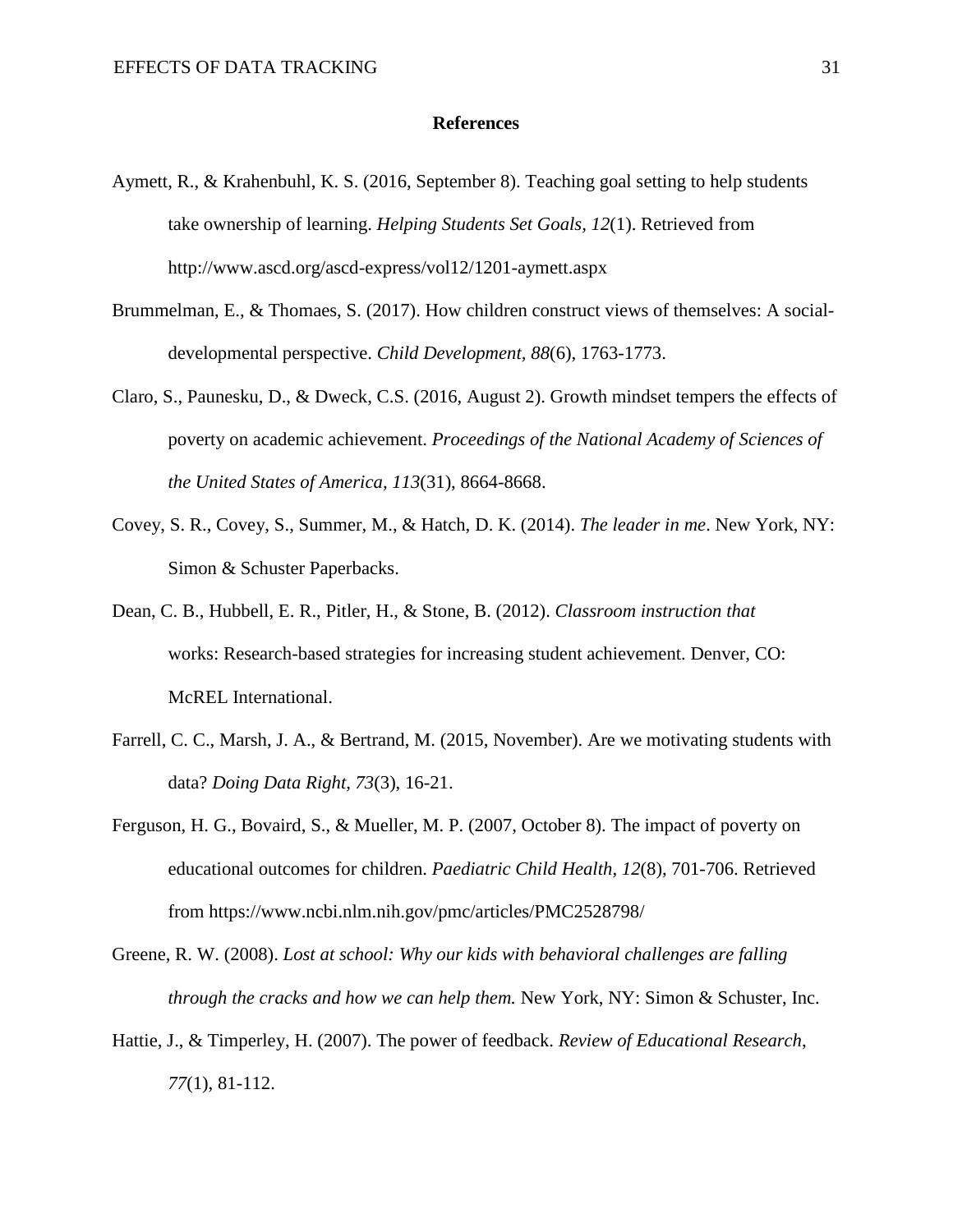- Henly, M., & Long, N. (2003). Helping students with emotional problems succeed. *Classroom Leadership Online, 7*(3). Retrieved from http://www.ascd.org/publications/classroomleadership/nov2003/Helping-Students-with-Emotional-Problems-Succeed.aspx
- Hojati, M., & Abbasi, M. (2013). Comparisons of self-efficacy and hope among students with and without learning disabilities. *Journal of Special Education and Rehabilitation, 14*(1- 2), 66-67.
- Mandel, J. (2017). *Keep growing: How to encourage students to persevere, overcome setbacks, and develop a growth mindset*. Available from https://www.amazon.com/Keep-Growing-Encourage-Students-

Persevere/dp/1551383209/ref=sr\_1\_fkmrnull\_1?keywords=Keep+Growing+%3A+How+ to+encourage+students+to+persevere%2C+overcome+setbacks%2C+and+develop+a+gr owth+mindset&qid=1549730037&s=gateway&sr=8-1-fkmrnull

- Marzano, R.J. (2009/2010) The art and science of teaching/when students track their progress. *Educational Leadership: Health and Living, 67*(4), 86-87.
- Moss, C., & Brookhart, S. M. (2009). *Advancing formative assessment in every classroom: A guide for instructional leaders*. Alexandria, VA: ASCD.
- Mountain, M. (1998). Goal setting. *Classroom Leadership, 2*(1). Retrieved from http://www.ascd.org/publications/classroom-leadership/sept1998/Goal-Setting.aspx

National Council of Teachers of English. (2008). *English language learners: A policy research brief produced by the National Council of Teachers of English.* Retrieved from http://www.ncte.org/library/NCTEFiles/Resources/PolicyResearch/ELLResearchBrief.pdf

Olszewski-Kubilius, P., & Corwith, S. (2018). Poverty, academic achievement, and giftedness: A literature review. *Gifted Child Quarterly, 62*(1), 37-55.